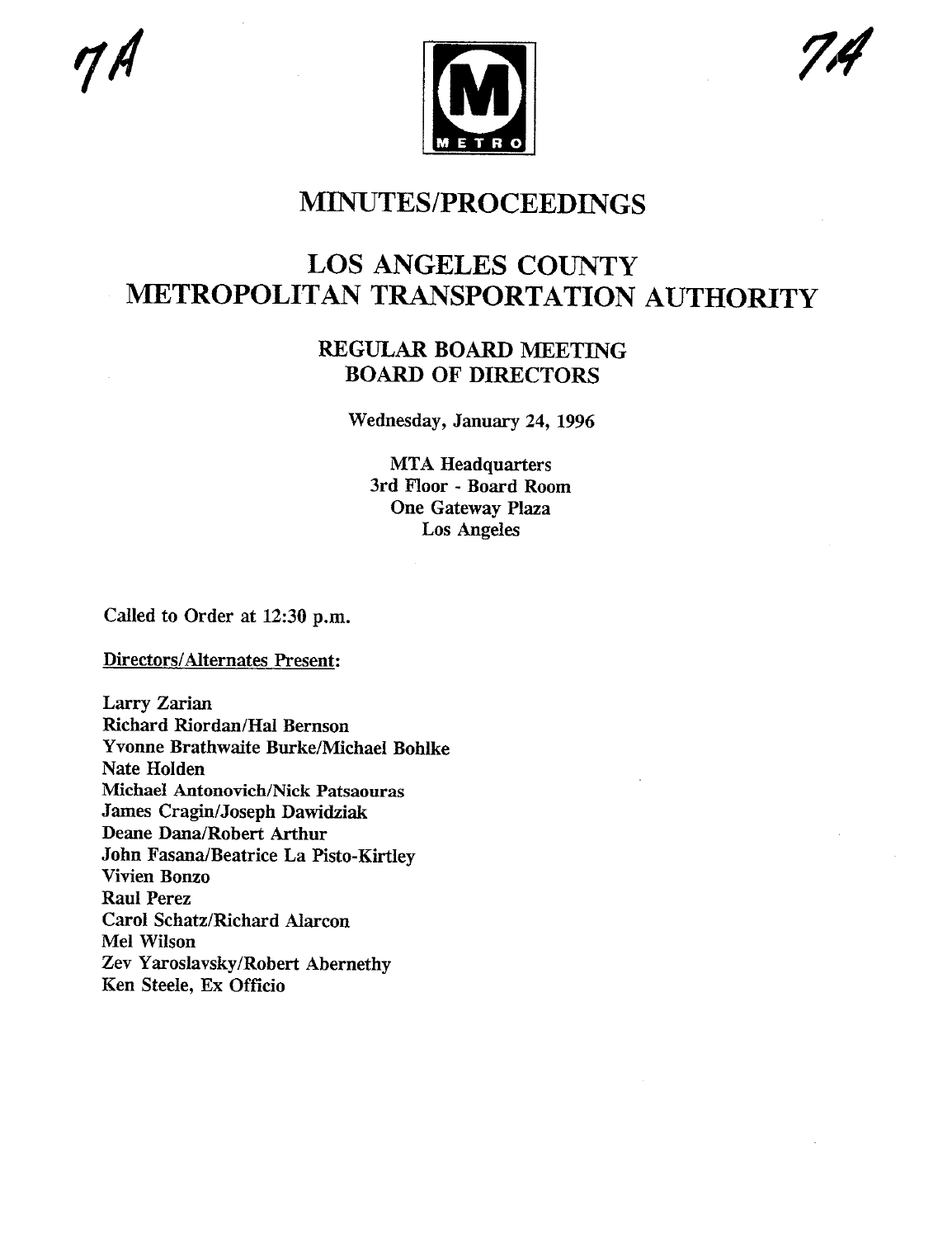- 1. CLOSED SESSION ITEMS Recessed to Closed Session at 12:37 p.m. returning at 2:20 p.m.
	- a. Conference with Real Property Negotiators concerning Price and/or Terms of Payment - G.C. 54956.8
		- Metro Red Line Parcel ED-121  $1.$ Guillermo Gutierrez Valdez 122 Bodie Street Los Angeles, California

APPROVED Just Compensation in the amount of \$122,000 Director Antonovich voted to Oppose

2. Metro Red Line Parcel ED-122 Carmen G. Lozano 126 Bodie Street Los Angeles, California

> APPROVED Just Compensation in the amount of \$135,000 Director Antonovich voted to Oppose

3. Metro Red Line Parcel ED-123 Robert C. Contreras, Marie Contreras Romero and Anna Marie Flynn 130 Bodie Street Los Angeles, California

APPROVED Just Compensation in the amount of \$142,000 Director Antonovich voted to Oppose

 $4$  . Metro Red Line Parcel EE-276 John & Sons, Inc. 342 Mathews Street Los Angeles, California

> APPROVED Just Compensation in the amount of \$170,000 Director Antonovich voted to Oppose

 $5.$ Metro Red Line Parcel B2-2!9 City of Los Angeles - Barnsdall Park Department of Recreation & Parks APN No. 5543-009-900 Los Angeles, California

> APPROVED Just Compensation in the amount of \$307,800 Director Antonovich voted to Oppose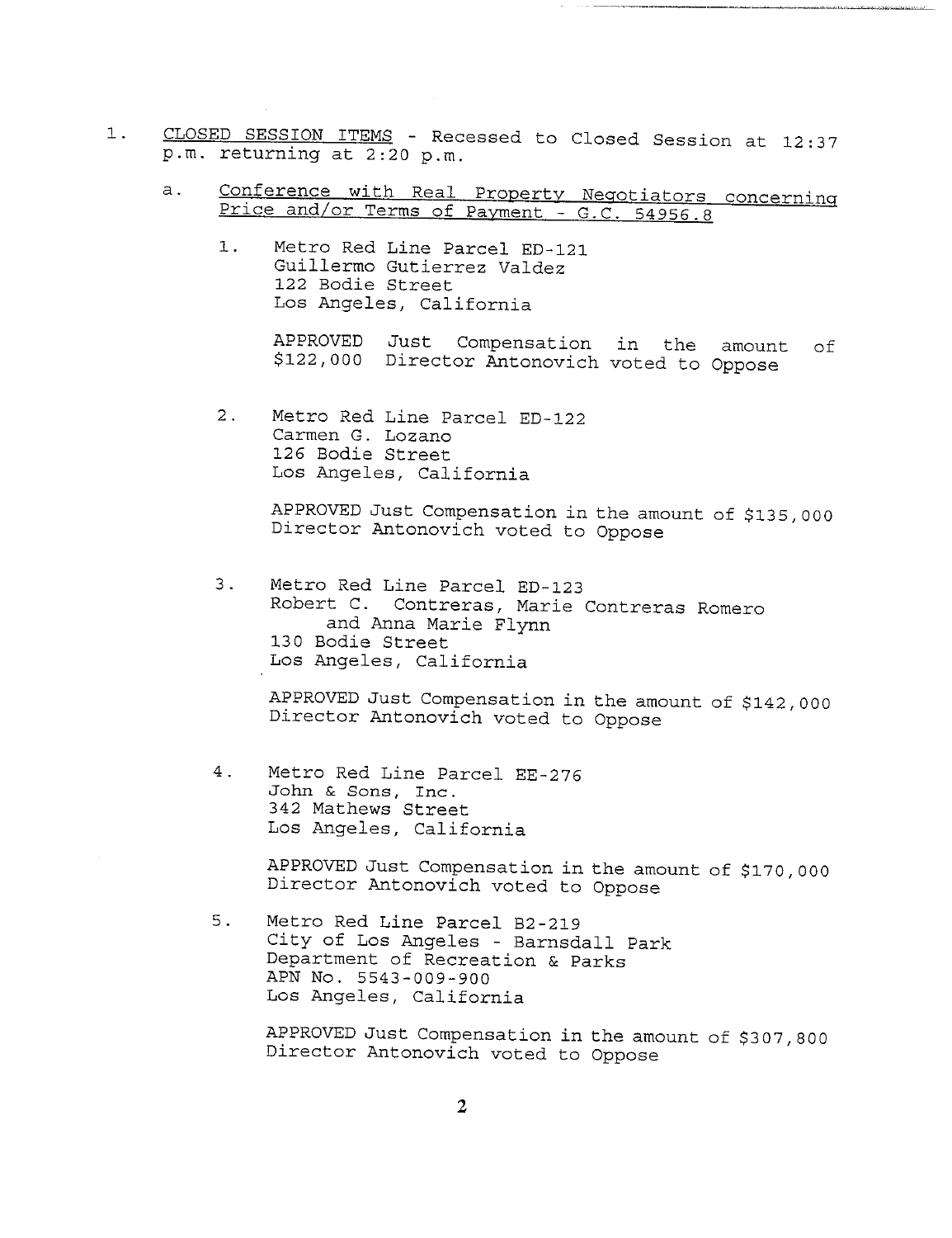6. Metro Red Line Parcels  $B3-237-3$  &  $B3-237-4$ Hollywood Highland Partners 6753 Hollywood Boulevard Los Angeles, California

> APPROVED partial Litigation Settlement in the amount of \$304,849. Director Antonovich voted to Oppose

B. Conference with Leqal Counsel

Existing Litigation - G.C. 54956.9 (a)

Labor Community Strategy Center V. MTA  $1.$ Case No. 94-5936 TJH

NO REPORT WAS MADE

 $2.$ Shea Kiewit Kenny v. MTA, Case No. BC 133505

NO REPORT WAS MADE

 $\mathcal{C}$ . Personnel Matters - G.C. 54957

Public Employee Performance Evaluation:

- o Board Secretary
- o Inspector General

County Counsel, Dave Kelsey, reported that the Board recommended extending the contract with Inspector General Art Sinai for two years.

- D. Conference with Labor Negotiator G.C. 54957.6
	- I. Metropolitan Transportation Police Officers' Association

NO REPORT WAS MADE

2. RATIFIED Sideletter of Agreement 95-01 with the Amalgamated Transit Union, Local 1277.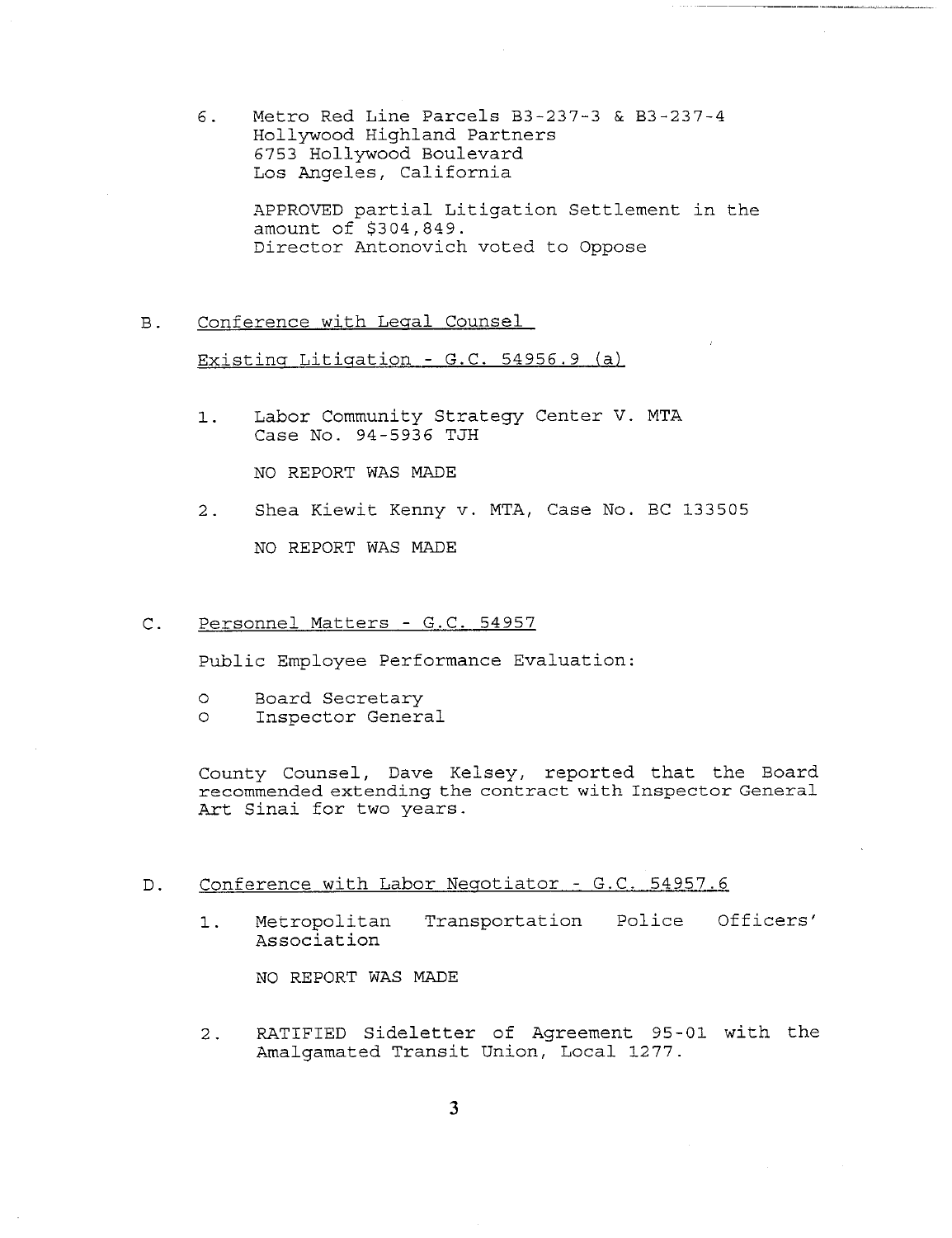## 2. Flag Salute conducted by Director Wilson

Chairman Zarian announced that items 9, ii, 16, 24, 27, 44 and 50 had been removed from the agenda. Item 23 has been carried over for 90 days.

3. Public Comment received from:

Chris Mathis Rita Buroos Ricardo Zelada Howard Watts Edmund Veloz Pat Moser Tim Roberts Dana Gabbard Doreet Hakman Bob D'Amato Martin Hernandez Chris Shabel John Walsh Eric Mann Dorothy Peacock Miriam Fogler

#### $4.$ **CHAIR'S REMARKS**

Chairman Zarian presented Phyllis Papen with a resolution  $1$  . of appreciation for her work and dedication in the transit industry.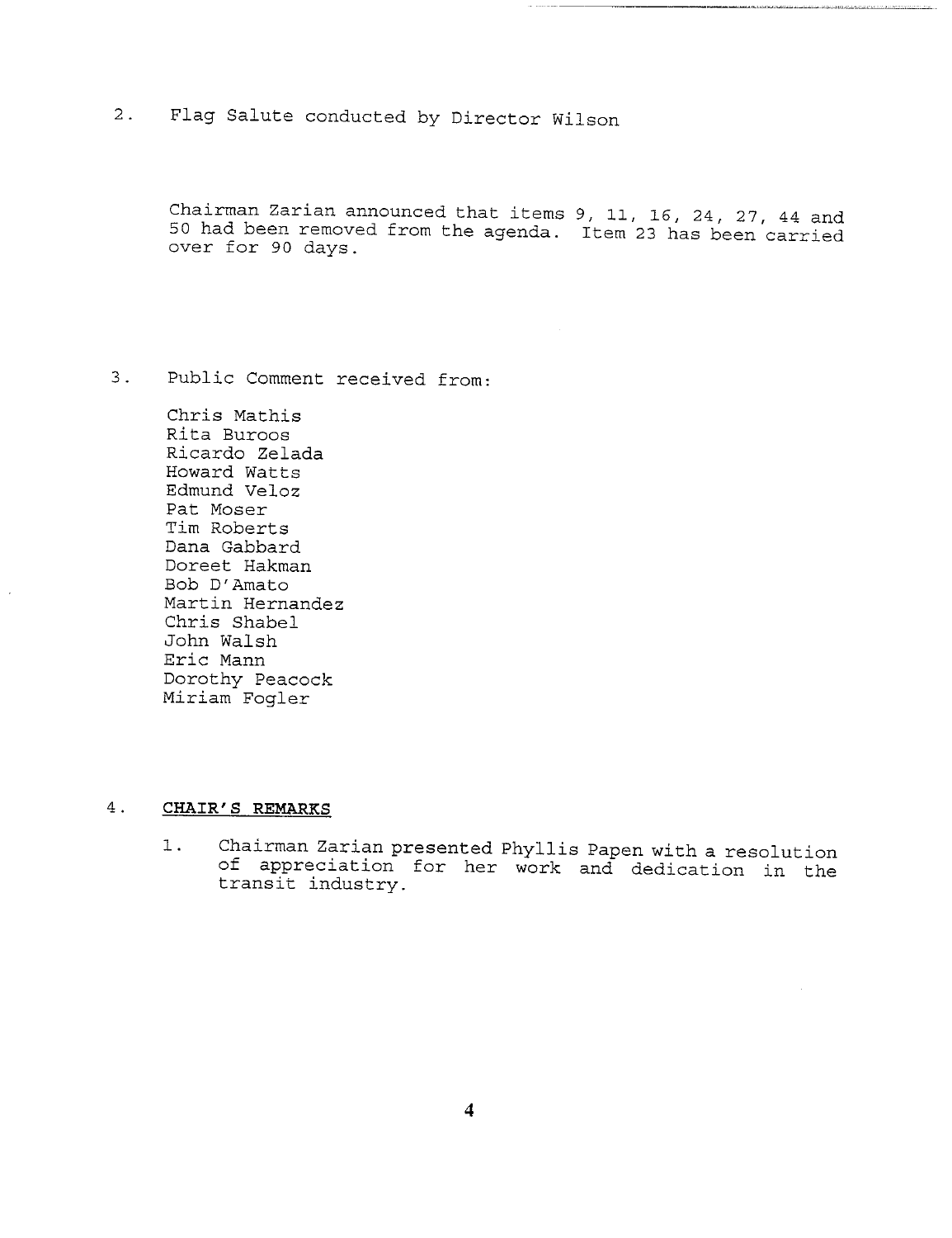### **5. CHIEF EXECUTIVE OFFICER'S REPORT**

Acknowledgement of ACE Award from the Los Angeles chapter  $1.$ of the International Association of Business Communicators for the CEO Report.

NO REPORT WAS MADE

2. Introduction of Operator Donald DeBoe

CEO Joe Drew announced Operator DeBoe was unable to attend this meeting but would be introduced at the next meeting.

3. Report on upcoming issues and activities

NO REPORT WAS MADE

6. DIRECTORS SPECIAL ITEMS - Discussion on items 6 and 8 was held together.

#### $7.$ **CONSENT CALENDAR**

APPROVED on one motion by unanimous vote:

- a. Minutes of the December 20, 1995 Board Meeting;
- b. Minutes of the December 20, 1995 Special Board Meeting; and
- c. Items considered and approved without amendment by Committees: 17-23, 25-26, 28-30, 32, 34-43, 45-49 and 51.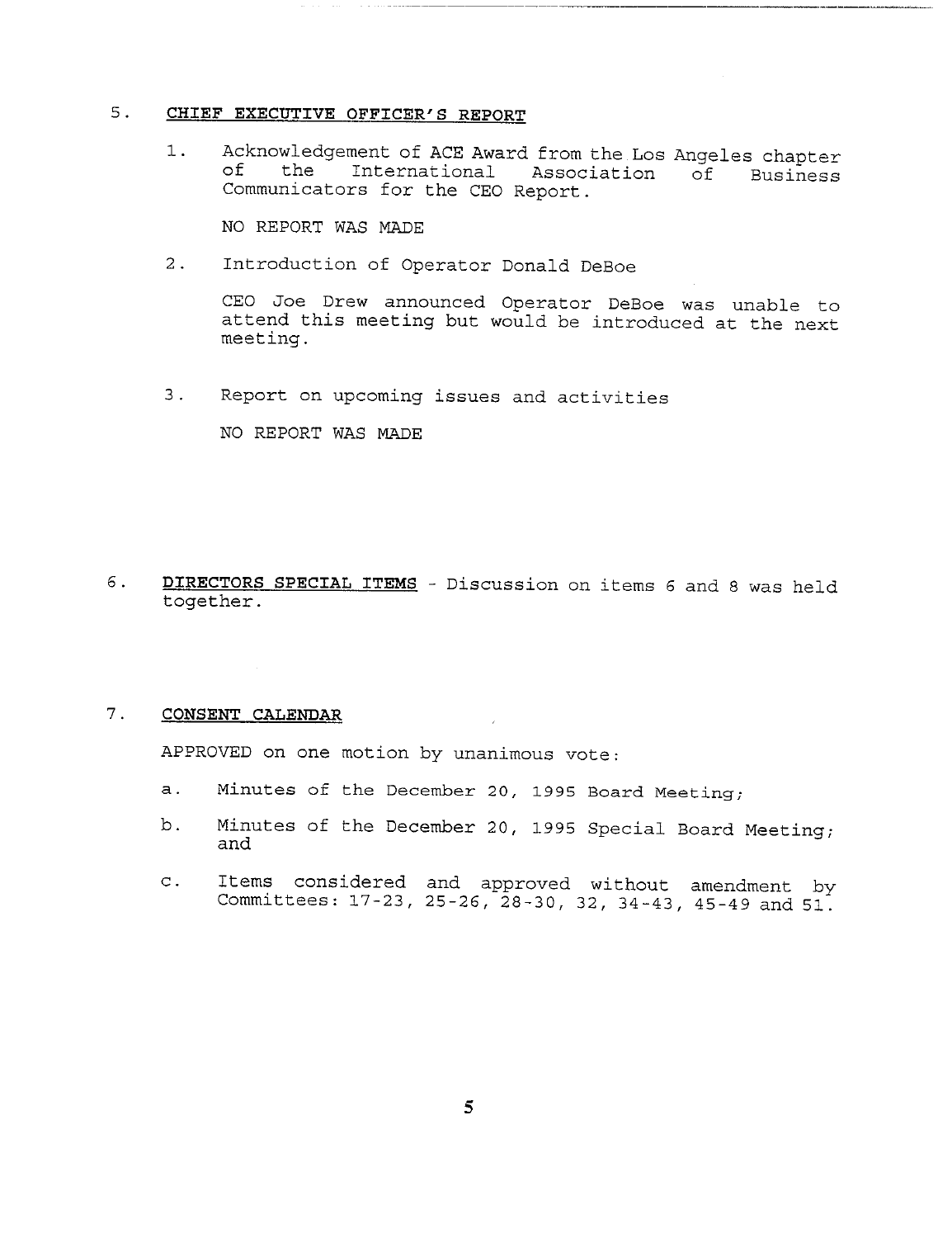#### $6.$ **ANTONOVICH -** Motion to suspend activities on the Hollywood to North Hollywood segment.

Chairman Zarian requested that members of the public who were affected by action under item 8 speak after discussion and action on item 6 was completed.

Appearance of members of the Public: Senator Tom Hayden, K. McCarney, C. Shabel, F. Bower, D. Sakbos, S. Nelson, W. Witt, L. Gubler, K. Banks B. Capobianco, H. Pencille, R. Borgos, E. Mann, D. Peacock, G. Weddington, K. Banks, H. Pencel, D. Cox, R. Ward, E. Veloz, J. Walsh, S. Miller, M. Folger, P. Ward, M. Folger, L. Marinos, N. Brogin.

Director Antonovich spoke against the continuation of tunneling and any property easements or acquisitions. He proposed a motion to suspend construction of the Metro Red Line Hollywood to North Hollywood tunnels until all outstanding issues had been addressed. Director Fasana seconded the motion for discussion.

Director Fasana indicated that this would be the wrong place to stop construction and that either North Hollywood or Universal City would be the place to bring construction of the Red Line out of the ground. He indicated that discussions should be conducted with the leaders in San Fernando to consider any alternatives.

Director Zarian indicated it would not be cost effective to stop in Hollywood.

Director Yaroslavsky pointed out that the San Fernando Valley residents had voted for Propositions A and C and that these propositions are tied to construction of rail in the San Fernando Valley. If we send a message to Washington, D.C. that we are indecisive as how to construct the rail line, funds might be programmed elsewhere in the country.

In response to the query by the Board, General Counsel suggested the vote on Director Antonovich's motion proceed. If this motion passes, then no further action would be required on Item 8.

Director Antonovich's motion, which FAILED on a Roll Call vote, was recorded as:

Ayes: Antonovich

Noes: Abstain: Cragi Absent: Holden, Burke, Dana, Fasana, Bonzo, Perez, Riordan, Schatz, Wilson, Yaroslavsky, Zarian None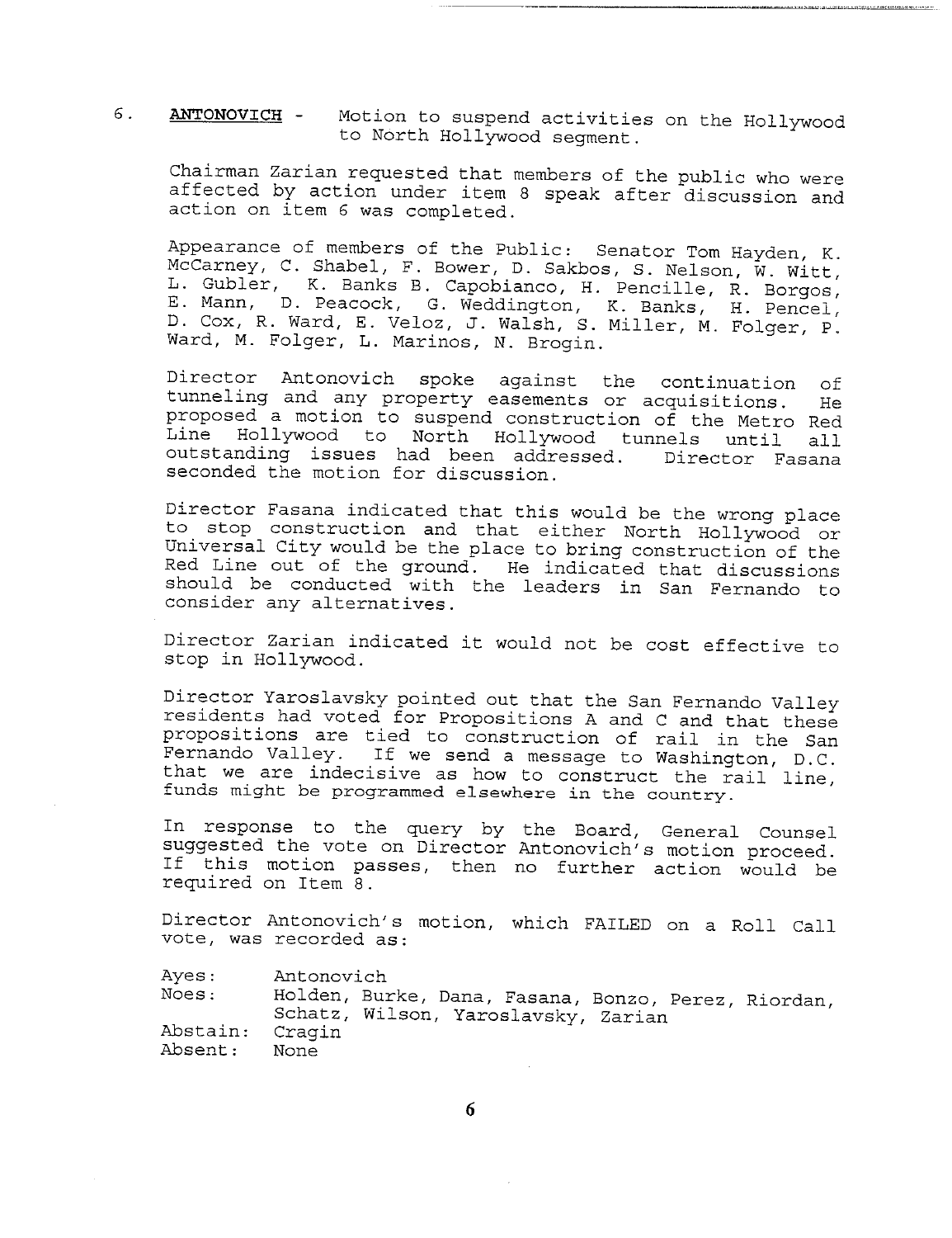Director Yaroslavsky proposed a motion introducing ten mitigation measures to be put in place prior to the commencement of tunneling under the Santa Monica mountains. This motion was seconded by Director Patsaouras for discussion.

Director Patsaouras indicated that he had attempted to stop the contracts months ago in order to obtain answers to outstanding problems. He requested to be provided with documentation showing the additional costs that had been incurred by this agency due to the delays in doing what Director Yaroslavsky's motion recommends.

S. Phernambucq introduced Dr. D. Eisenstein, Dr. G. Martin and Dr. G. Parker who made an oral presentation reviewing areas of their report on tunneling feasibility, methods and groundwater control.

REOPENED Public Hearing on acquisition of permanent suburface easements for property indicated below:

### **MTA**

## **PARCEL**

### **NUMBER OWNER'S NAME** *PROPERTY ADDRESS*

| C3-274 KODIAK HOLDINGS LIMITED 3003 RUNYON CANYON PARK                                                                                                                                                                                   |  |
|------------------------------------------------------------------------------------------------------------------------------------------------------------------------------------------------------------------------------------------|--|
| C3-276 ALEJANDRO N. TOUBLES, ET AL END OF SOLAR DRIVE                                                                                                                                                                                    |  |
|                                                                                                                                                                                                                                          |  |
|                                                                                                                                                                                                                                          |  |
|                                                                                                                                                                                                                                          |  |
| C3-277 BARRY S. SOLOF (2463 SOLAR DRIVE)<br>C3-281 BORIS KRUTCHENSKY (2463 SOLAR DRIVE)<br>C3-282 RUSSEL KUNKEL (23-283 JOHN & ELLEN GUYLAS (23-283 JOHN & ELLEN GUYLAS (23-283 PLACE)                                                   |  |
|                                                                                                                                                                                                                                          |  |
|                                                                                                                                                                                                                                          |  |
| C3-284 HARRY LANDAU, ET UX<br>C3-284 HARRY LANDAU, ET UX<br>C3-285 STEVEN BLACK, HENRY STERN 7404 CERVANTES PLACE<br>C3-286 JAMES V. MILIO 7420 CERVANTES PLACE<br>C3-287 JILL ANGEN, DAVID WOLF 7420 CERVANTES PLACE<br>C3-289 JONATHAN |  |
|                                                                                                                                                                                                                                          |  |
|                                                                                                                                                                                                                                          |  |
|                                                                                                                                                                                                                                          |  |
|                                                                                                                                                                                                                                          |  |
| JACK M. OSTROW, TRS.                                                                                                                                                                                                                     |  |
| C3-293 ROBIN THAYER                                                                                                                                                                                                                      |  |
|                                                                                                                                                                                                                                          |  |
| C3-298 FRASER & MARILYN HESTON 2730 LA CUESTA DRIVE                                                                                                                                                                                      |  |
| C3-299 MOSHE BARDAYAN, RUTH TUCKEY BETWEEN 2730 & 2740                                                                                                                                                                                   |  |
|                                                                                                                                                                                                                                          |  |
|                                                                                                                                                                                                                                          |  |
| JOAN STIGLIANO                                                                                                                                                                                                                           |  |
| C3-302 LIAPIS INVESTMENTS US, LTD 2721 LA CUESTA DRIVE                                                                                                                                                                                   |  |
|                                                                                                                                                                                                                                          |  |
|                                                                                                                                                                                                                                          |  |
|                                                                                                                                                                                                                                          |  |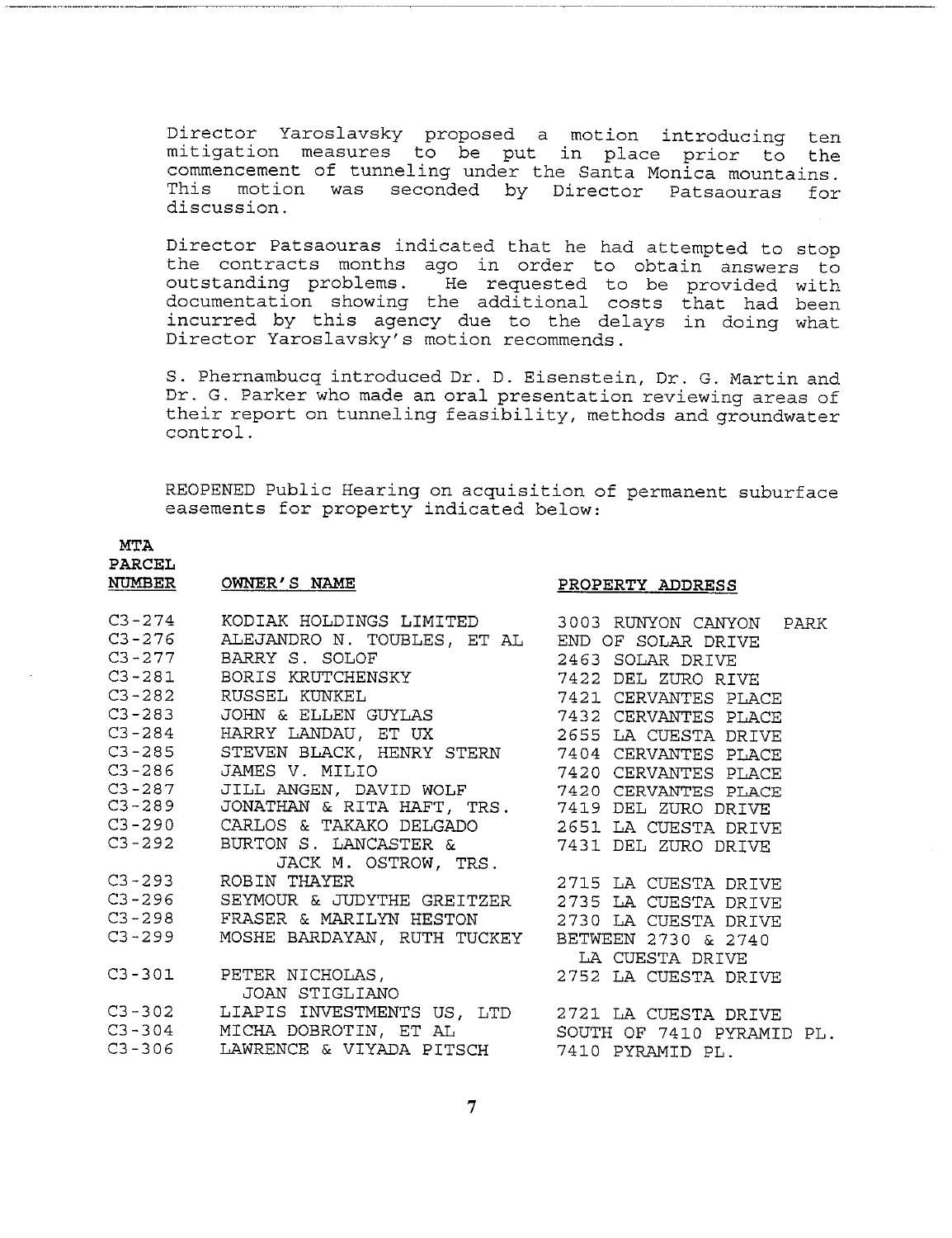C3 -307 C3 -308 C3 -313 C3 -316 C3 -319 C3 -320 C3 -322 C3 -327 C3 -328 C3 -329 C3 – 33 C3 -331 C3 -333 C3 – 33 C3 – 33 C3 -343 C3 -345 C3 -350 C3 -351 C3-352 ALLEN ROSI C3 – 35 C3 -355 C3 -356 C3 -357 C3 -359 C3 -360 C3 – 36 C3 -363 C3 -365 C3-36 C3 -367 C3 – 3*7* C3-376 RICHARD MIGGINS & LENORE 3727 FREDONIA DRIV C3 -377 C3 – 3*7* C3 -379 C3 -382 C3-384 DANE SHELDON & MELANI C3 -385 C3 -386 C3 -387 C3 -389 C3 – 39 SHERMARK DEVELOPMENT CORP. 7430 MARY E. ANDRE 7450 MARTIN J. LANDAU 1455<br>VICII II MICHAEL S. KOTTAS 7459 DONALD & JOAN STEWART 7475 ANDY & ANNETTE JOHNS 7479 DANIEL C. JINKS 7452 ROGER & MARYLANE FARRIS 7460 ANTHONY J. ALFANO 7470 MARYAM G. & OLIVIA J. D'ABO 7495 ROBERT W. COLOMBY, TR. 7471 LLOYD & RENEE GREIF 7515 CAROL M. CURTIS TR. 7517 VERNON L. ZIMMERMAN 7523 MICHAEL ROSE 7527 LEONARD & ELINOR KRATZER, JR. 7519 VERONICA C. SIM 3500 BARRY L. HIRSCH & ROY D. 7575 KAUFMAN, TRS. 7515 BARRY L. HIRSCH & ROY D. 7577 KAUFMAN, TRS. VICTOR L. BEER BANK OF AMERICA MARK P. HENNESS GREGORY O. SPENCE RAYNOLD & KARIN GIDEO BARTLET & FLORA SISSONS 3526 DANIEL E. SCHNEIDER 3540 WORAVOTH IDDHIBHAKDIBONGSE 354: THOMAS R. PFLIMLIN 3564 ALFRED & LOUISE ROY, TR. 3568 JOANNA.MIZE 3562 FREDERICK P. POLLACK & 3711 PHYLIS GELLER DEVITA F. MICHAEL & SUSAN M. WESTER JAYSON BURTON LUMISH & KEERY SHEAR LUMISH, TRS. LEON & MARINA KOPELEVIO NACHMAN & YEOLA FERSHT, TRS. VAN HEUSE PATRICIA MARLAT HELYNE C. & GREGORY L. IVANS PATRICK T. O'BRIE HELYNE C. LEONARD, ET AL ROBERT N. ALEXANDER, ET AL PYRAMID PL. PALO VISTA DRIV PALO VISTA DRIV PALO VISTA DRIV MULHOLLAND DRIV MULHOLLAND DRIV WOODROW WILSON DRIV WOODROW WILSON DRIV WOODROW WILSON DRIV MULHOLLAND DRIV WOODROW WILSON DRIV MULHOLLAND DRIVE MULHOLLAND DRIV MULHOLLAND DRIV MULHOLLAND DRIVE MULHOLLAND DRIV MULTIVIEW DRIV MULHOLLAND DRIV MULHOLLAND DRIV MULHOLLAND DRIV 7581 MULHOLLAND DRIV 3518-1/2 MULTIVIEW DRIV 3520-3/4 MULTIVIEW DRIV 3520 MULTIVIEW DRIV 3544-1/2 MULTIVIEW DRIV 3524 MULTIVIEW DRIV MULTIVIEW DRIV MULTIVIEW DRIV MULTIVIEW DRIV MULTIVIEW DRIV MULTIVIEW DRIV MULTIVIEW DRIV FREDONIA DRIV 3737 FREDONIA DRIV 3734 FREDONIA DRIVE 3742 FREDONIA DRIV 3858 FREDONIA DRIVE/ 3619 REGAL PLAC 3865 FREDONIA DRIV 3863 FREDONIA DRIV 3889-91 FREDONIA DRIV 3895 FREDONIA DRIV 3907-15 FREDONIA DRIV 3914 FREDONIA DRIV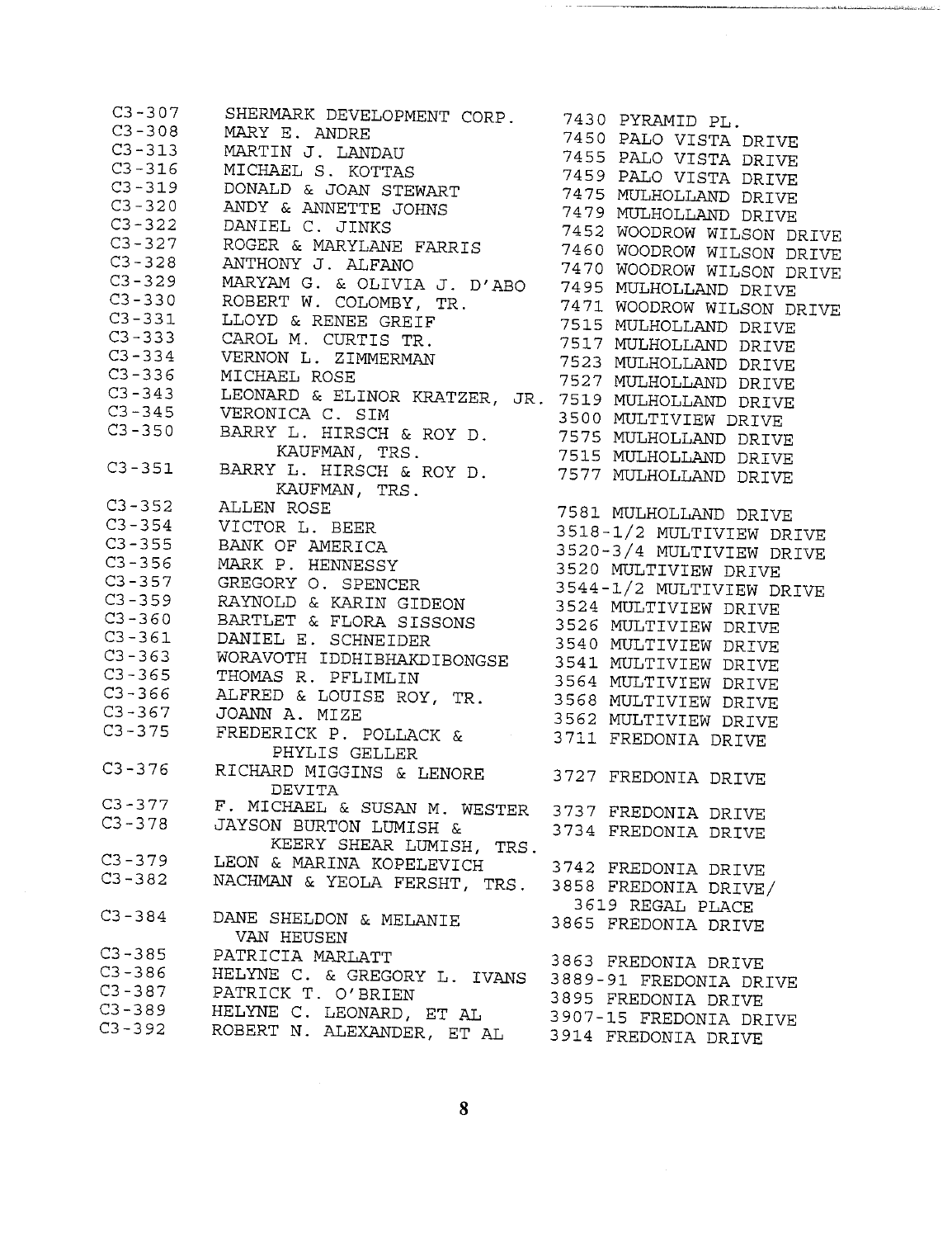| $C3 - 393$ | ROBERT E. & GRACE N.           | 3909 KENTUCKY DRIVE         |
|------------|--------------------------------|-----------------------------|
|            | RANSON, TRS.                   |                             |
| $C3 - 394$ | MICHAEL & LAURA JEAN JOHNSON   | 3921 KENTUCKY DRIVE         |
| $C3 - 396$ | MARIAN V. BETTS                | 3935 KENTUCKY DRIVE         |
| $C3 - 397$ | CBA PRODUCTIONS, INC.          | 3943 KENTUCKY DRIVE         |
| $C3 - 398$ | STANLEY H. BEECHER, CO. TR.    | 3926,3930 KENTUCKY DR       |
| $C3 - 399$ | AUDREY A. BLASDEL-GODDARD      | 3932 KENTUCKY DRIVE         |
| $C3 - 400$ | STEPHEN & MELITA VICKTER       | 3944 KENTUCKY DRIVE         |
|            | C3-401 DIANE ROSTIN, PRESIDENT | 3944 KENTUCKY DRIVE, #2     |
|            |                                | 3944 KENTUCKY CONDO. ASSOC. |

Received report from D. Kelsey, Counsel and Velma Marshall, Director of Real Estate showing the need for these acquisitions.

Appearance of members of the public and affected property owners: M. Rose, C. Davis, M. Farris, T. Gilbert, A. Osborne, M. Johnson, M. Wester, Agent representing C3-330 property owners, A. Rose, L. Gates, L. C. Castle, P. Marlatt, C3-350 property owner.

In response to an inquiry by Director Yaroslavsky, Dr. Eisenstein clarified the issue of dewatering. It was stated that technological improvements, such as grouting, offer greater protection for dewatering than tunneling performed in the 1950's.

Director Perez said he thought there should be no more tunneling following completion of the current construction. He then made a motion to approve staff recommendation and Director Yaroslavsky's motion concerning the mitigation measures.

Director Antonovich inquired about the City of Los Angeles' payments for construction of the rail line. He requested a report on their cash flow for the project.

Director Riordan indicated our bus system has been ignored but the MTA would be wrong not to complete the project.

Director Perez called for a vote on the motion and, on a Roll Call vote--noted below--the following was approved:

ADOPTED Resolution of Necessity for the acquisition of **Fee Interests of permanent subsurface easements** located between the Hollywood/Highland Station and the Universal City Station in the City of Los Angeles, County of Los Angeles, State of California; Metro Red Line, Segment 3;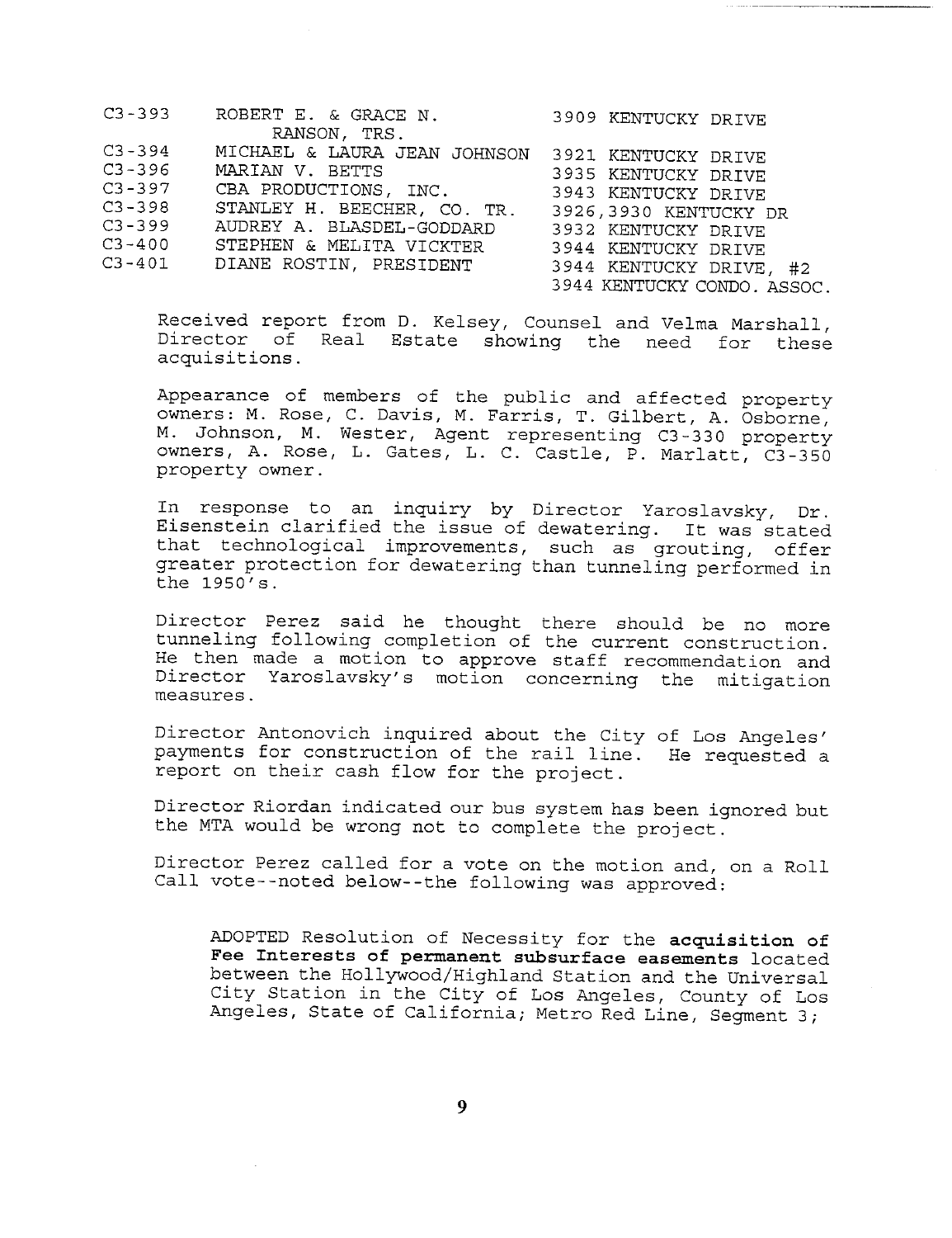AUTHORIZED the Chief Financial Officer or her designee to negotiate and bind coverage with responsible insurance carriers, through its' current property insurance broker, Robert F. Driver/RFP Insurance, in an amount not-toexceed \$I,000,000; and establish a loss reserve in the amount to be determined to pay insurance-related deductibles and other related claims which may arise out of tunnel construction in the Hollywood Hills;

AUTHORIZED the Chief Financial Officer to establish the Hollywood Hills Community Property Protection Program (HHCPPP) to provide for the handling of physical property claims arising from the MTA's tunnel construction in the Hollywood Hills; and

APPROVED the ten mitigation measures (attached as Exhibit I) to be put into effect prior to construction in the Santa Monica mountains.

Ayes: Noes: Abstain: None Absent: Holden, Burke, Cragin, Arthur, Fasana, Bonzo, Perez, Riordan, Schatz, Wilson, Yaroslavsky, Zarian Antonovich None

- 9. CARRIED OVER to February Executive Management Committee adoption of a **uniform California State Disability Insurance** (SDI) policy for all MTA employees, effective January i, 1996.
- i0. CARRIED OVER to February meeting for Closed Session **restructuring of the Proposition A Series 1989-A Bonds and Proposition** C 1993-A Bonds and negotiate fees with the original underwriter, PaineWebber.

Director Yaroslavsky requested this matter be considered in Closed Session. A representative of PaineWebber said they would waive all rights to Closed Session and requested the matter be discussed in Open Session.

Director Yaroslavsky then made a motion to go out for bid, which motion failed due to lack of a second.

Director Burke made a motion to continue this item for 30 days with discussion to take place in Closed Session. This motion was approved with 12 Directors present.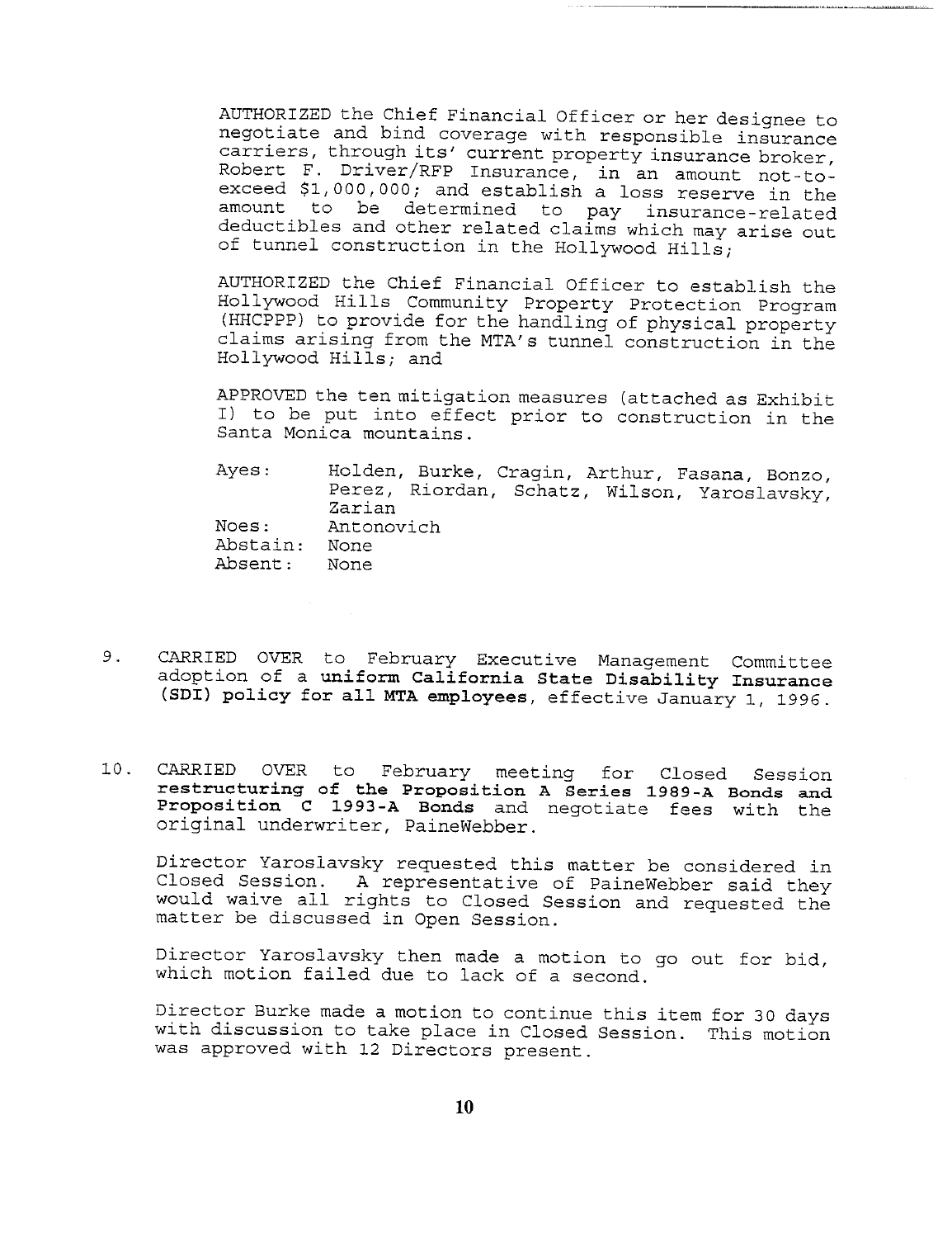- Ii. CARRIED OVER to February contract award for the Customer **Satisfaction/Service Planning Market Research Project.**
- 12. APPROVED as amended, a two-phase **procurement to review** MTA **management structure and practices** and staff to return to the Executive Management Committee for approval and final selection of the consultant.
- 13. REFERRED items on the Transit Police to the 5 member committee and APPROVED the following motion by Director Riordan:

APPROVED:

- exploring the merger of the MTA Transit Police into the  $a.$ LAPD and LASD;
- b. extending the Transit Police Officers Association contract for 180 days; and
- c. requesting that the Los Angeles Police Department and Los Angeles County Sheriff's Department submit an implementation plan within 30 days for approval.

Director Yaroslavksy 'Abstained'

APPOINTED a 5 member committee to review Transit Police related items. The members are Directors Riordan, Burke, Antonovich, Perez and Zarian.

- 14a. APPROVED acceptance of a federal Crime Bill grant for \$900,000 to **hire twelve (12) new MTA Transit Police** Officers for the Transit Police Department Transit Community Based Policing Program;
- b. CARRIED OVER restoring 18 out of the 54 position reduction for the Transit Police Department in FY 96; and
- c. ADOPTED a resolution authorizing the Chief Executive Officer to execute and file federal, state and local funding documents for MTA approved projects and activities.

On question Chief Papa said they were not contemplating any downsizing of officers.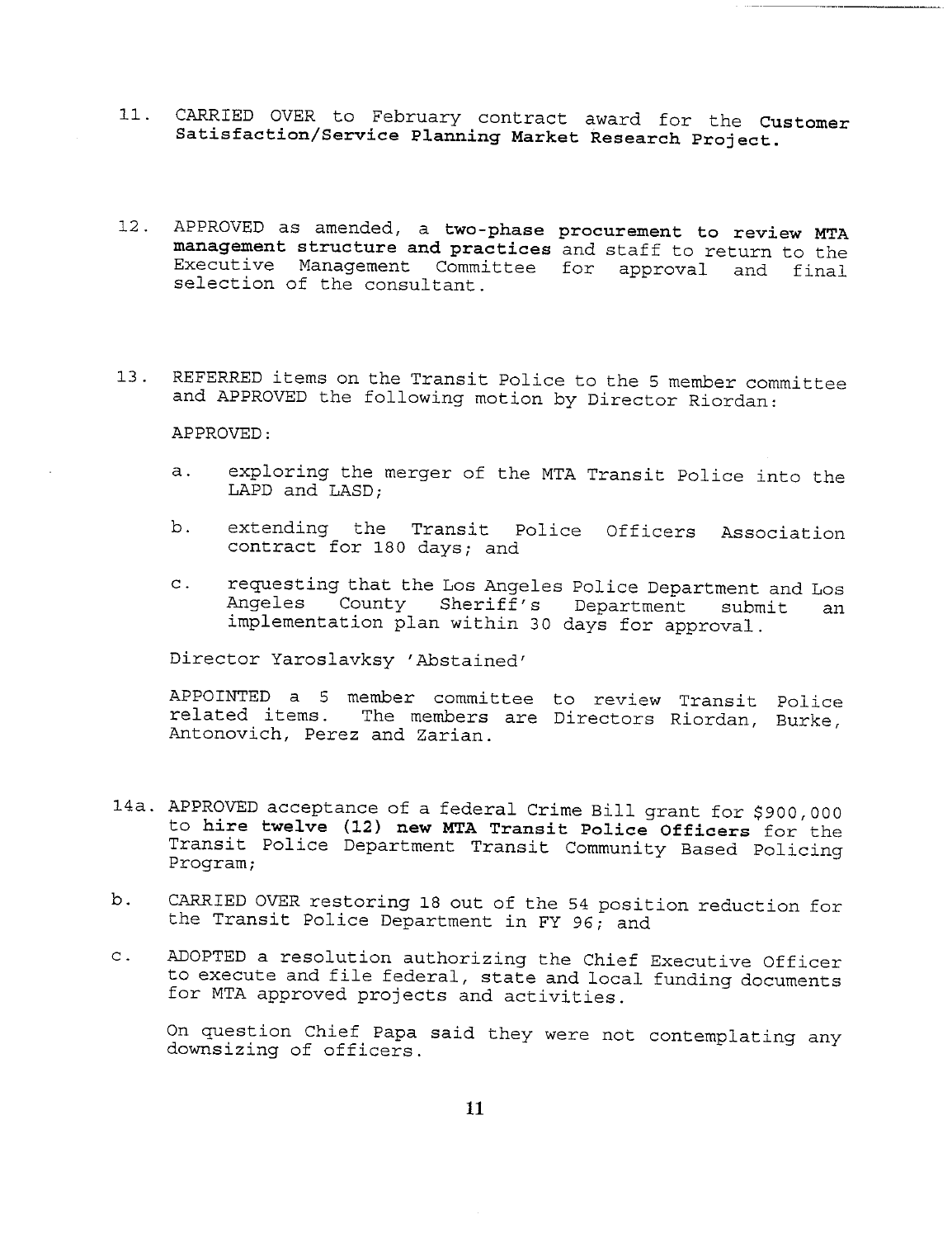- 15. APPROVED award of contracts to the lowest responsive and responsible bidders under IFB No. CA-90-X534-Y, covering the procurement of mobile **radio systems equipment** for a total bid price of \$214,160 as follows:
	- a. Procomm, Thousand Oaks, covering the procurement of mobile radio equipment and rapid charger units for a total bid price of \$102,838;

.<br>Bilan bayan di di Cirico da Pilatan Manazarta da Parta da

- b. Metro Mobile Communications, Walnut, covering the procurement of portable radios with external noise canceling speaker/microphone and portable radios without external speaker/microphone for a total bid price of \$110,956;
- Southland Communications, Van Nuys, covering procurement  $\mathsf{C}$ . of 300 services manuals for a total bid price of \$122;
- Carrier Communications, Lancaster, covering procurement d. of HT i000 services manuals for a total bid price of \$244.

### 16. CARRIED OVER procurement of **radio base station systems** equipment.

This item was referred to the 5 member ad hoc committee on Police issues.

17. APPROVED on Consent Calendar, entering into an Exclusive Right to Negotiate (ERN) with Catellus/Yellin Partners (CYP) to **develop the Westlake/MacArthur Park Station Area Master Plan (WMP).**

Director Riordan indicated a Conflict of Interest.

18. APPROVED on Consent Calendar, entering into a five year lease agreement with Lodestar Towers California, Inc. for the use of a microwave relay facility site located at 5 Mt. Lukens Road, Tujunga, at a gross monthly rate of \$2,826 from August i, 1995 to July 31, 2000 including an option to exercise two consecutive five year terms, under the same general terms and conditions except for the rental amount upon expiration of the original terms.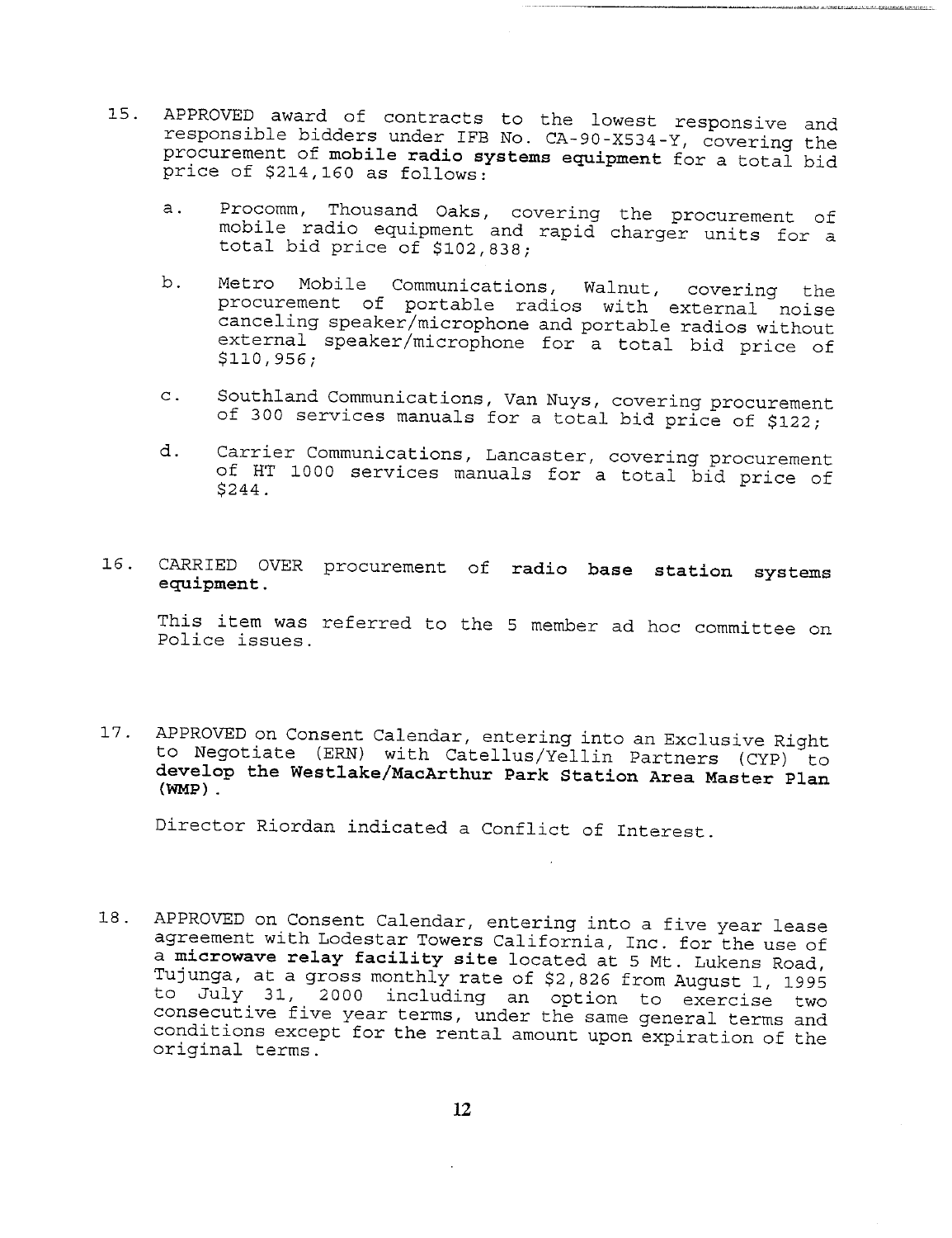- 19. APPROVED on Consent Calendar:
	- the **refinancing of General Revenue Bonds,** Series 1995-A  $a.$ (the Gateway Bonds);
	- b. the termination of existing interest rate swaps; and,
	- c. procurement of required services related to the restructuring through competitive bid.
- 20. ADOPTED on Consent Calendar, a resolution authorizing the Chief Financial Officer or designee to access taxable sales **information** from the State Board of Equalization.
- 21. ADOPTED on Consent Calendar, a resolution authorizing the **substitution** of Credit Local de France and Bayerische Landesbank liquidity providers for Proposition A 1992-A bonds and Proposition C 1993-A bonds and delegate authority to execute related documents to procure necessary related services on a negotiated basis.
- 22. APPROVED on Consent Calendar:
	- towing contracts with the following companies to provide  $a.$ Metro Freeway Service Patrol service between April 1,<br>1996 and March 31, 1999, for a total amount of and March 31, 1999, for a total amount of \$10,001,601:

CONTRACTOR BEAT AMOUNT

| Mike's Club Towing, Sun Valley<br>California Coach, Walnut<br>Classic Club Service, Van Nuys<br>S&W Towing & Storage, Hawthorne<br>Girard & Peterson, Burbank<br>Classic Club, Van Nuys<br>Girard & Peterson, Burbank | 27<br>28<br>29<br>30<br>31<br>33<br>-34 | \$1,299,917<br>1,146,155<br>1,202,065<br>1,202,065<br>1,256,577<br>964,436 |
|-----------------------------------------------------------------------------------------------------------------------------------------------------------------------------------------------------------------------|-----------------------------------------|----------------------------------------------------------------------------|
| Costal Towing, North Hollywood<br>Freddie Mac's, El Monte                                                                                                                                                             | 36<br>37                                | 1,284,532<br>471,744<br>1,174,110                                          |

b. REJECTED proposals for Beats 25, 32, and 35 and 38 and authorized resolicitation.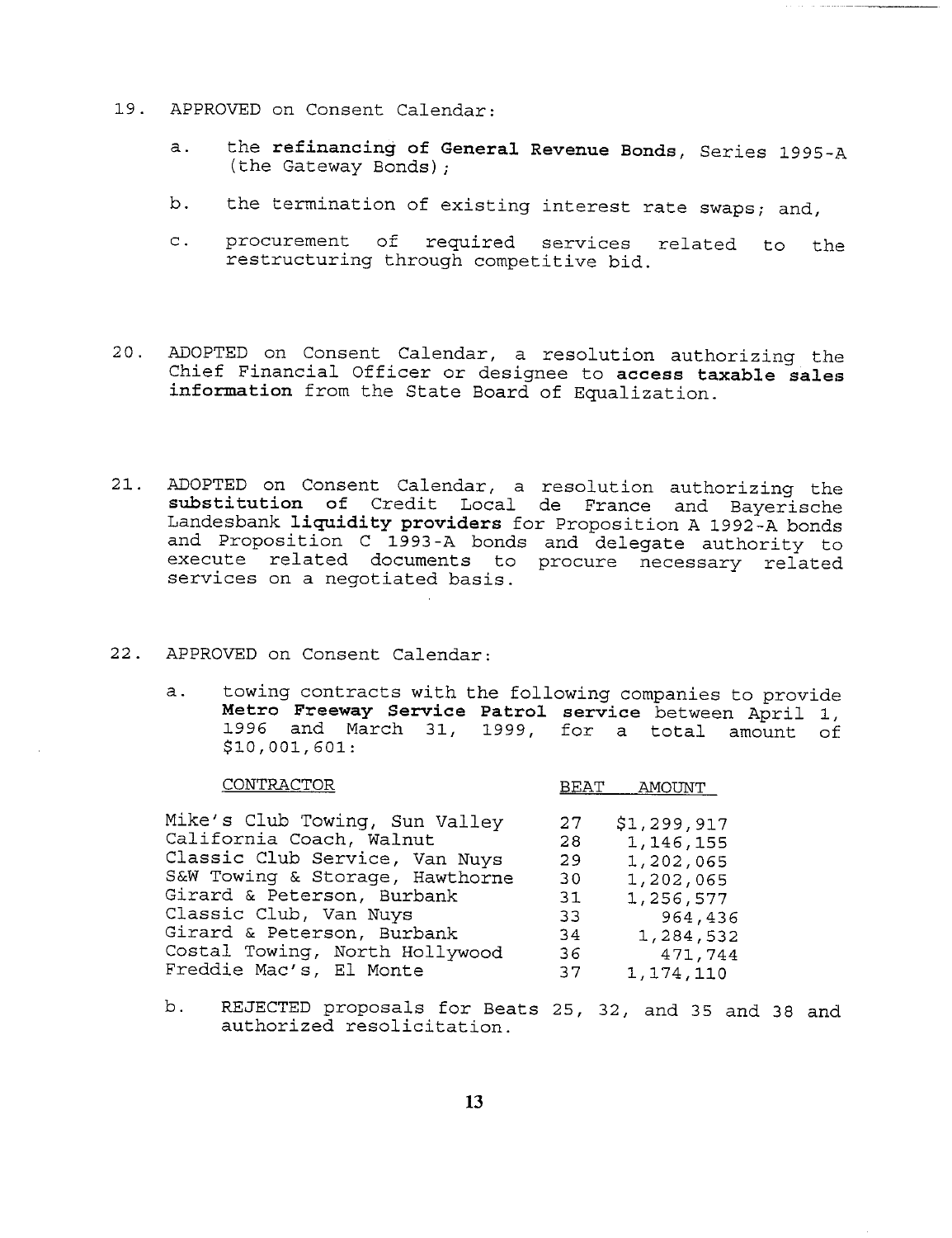23. CARRIED OVER FOR 90 DAYS procurement of 29 black and white police vehicles.

2022/2023/2020/1002/2020

24. REMOVED BY STAFF acquisition of a police computer aided dispatch and records management system for the MTA Transit Police Department.

This item was referred to the 5 member ad hoc committee on Police issues.

25. APPROVED on Consent Calendar, contract with Tetra Tech, inc., Pasadena, the highest ranked proposer, for the site assessment and development of a remedial action plan at Division 3, for \$154,218, plus a 20% contingency, for a total amount not-to- exceed \$185,000.

Directors Holden, Burke and Riordan indicated a Conflict of Interest.

- 26. APPROVED on Consent Calendar, contract amendment with ABM Engineering Services, Los Angeles, for specialized maintenance engineering services at One Gateway Plaza on a month-to-month basis, beginning December 1, 1995 at a monthly cost of \$41,000 for an additional five months at a total cost not-to-exceed \$345,000.
- 27. CARRIED OVER construction of compressed natural gas fueling facility at Division 18.
- 28. APPROVED on Consent Calendar:
	- a. contract with The Bentley Company, Costa Mesa, the highest ranked proposer under RFP 95-11, for the design of underground storage tank replacement at Division 18, for a total amount not-to-exceed \$276,453; and,
	- b. contract with T.M.A.D. Engineers, Inc., Ontario, for the design of underground storage tank replacement at Divisions 8 and 15 for an amount of \$511,374,

for a total amount of all three sites, not-to-exceed \$787,830.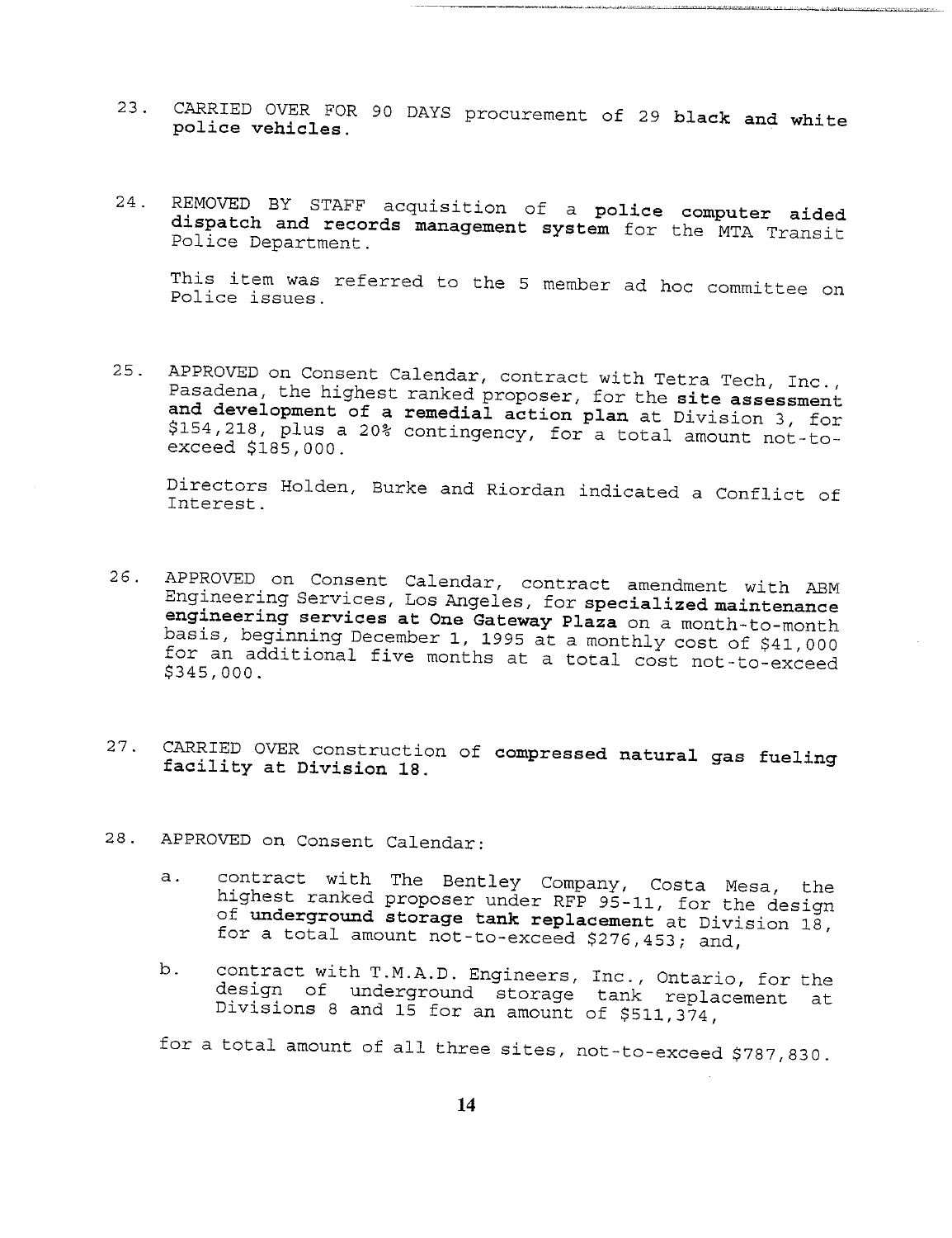- 29. APPROVED on Consent Calendar:
	- ratification of an emergency letter contract for the new  $a.$ **Compressed Natural Gas** (CNG) bus tires, associated services and equipment with Bridgestone/Firestone, Inc., Akron, Ohio, for a not-to-exceed amount of \$125,000 for the period through January 24, 1996; and

internitation and construction

- b. contract amendment for an additional amount not-to-exceed \$275,000 for a total amount not-to-exceed \$400,000 for a period of performance through May 31, 1996.
- 30. APPROVED on Consent Calendar, award of a contract to Rine Development, Inc., City of Commerce, the lowest responsible, responsive bidder, in the fixed price amount of \$599,500 covering the construction of **modifications to the maintenance buildings at Division 18, to accommodate natural gas** (CNG) **powered buses.**
- 31. APPROVED:
	- a. ratification of contract extensions for 30 days with existing contractors, Coopers & Lybrand for \$107,000 and King and Wright for \$73,000; and
	- b. contract with Padilla & Associates, Los Angeles, to provide **comprehensive monitoring and administration** of **labor compliance,** equal employment opportunity and affirmative action requirements on all contracts for a three-year period, with two one-year options, for a fixed price of \$1,872,494.

Directors Riordan, Alatorre and Burke indicated a Conflict of Interest.

32. APPROVED on Consent Calendar, support of **Seismic Retrofit** Bond Act (Proposition 192) and to seek amendments.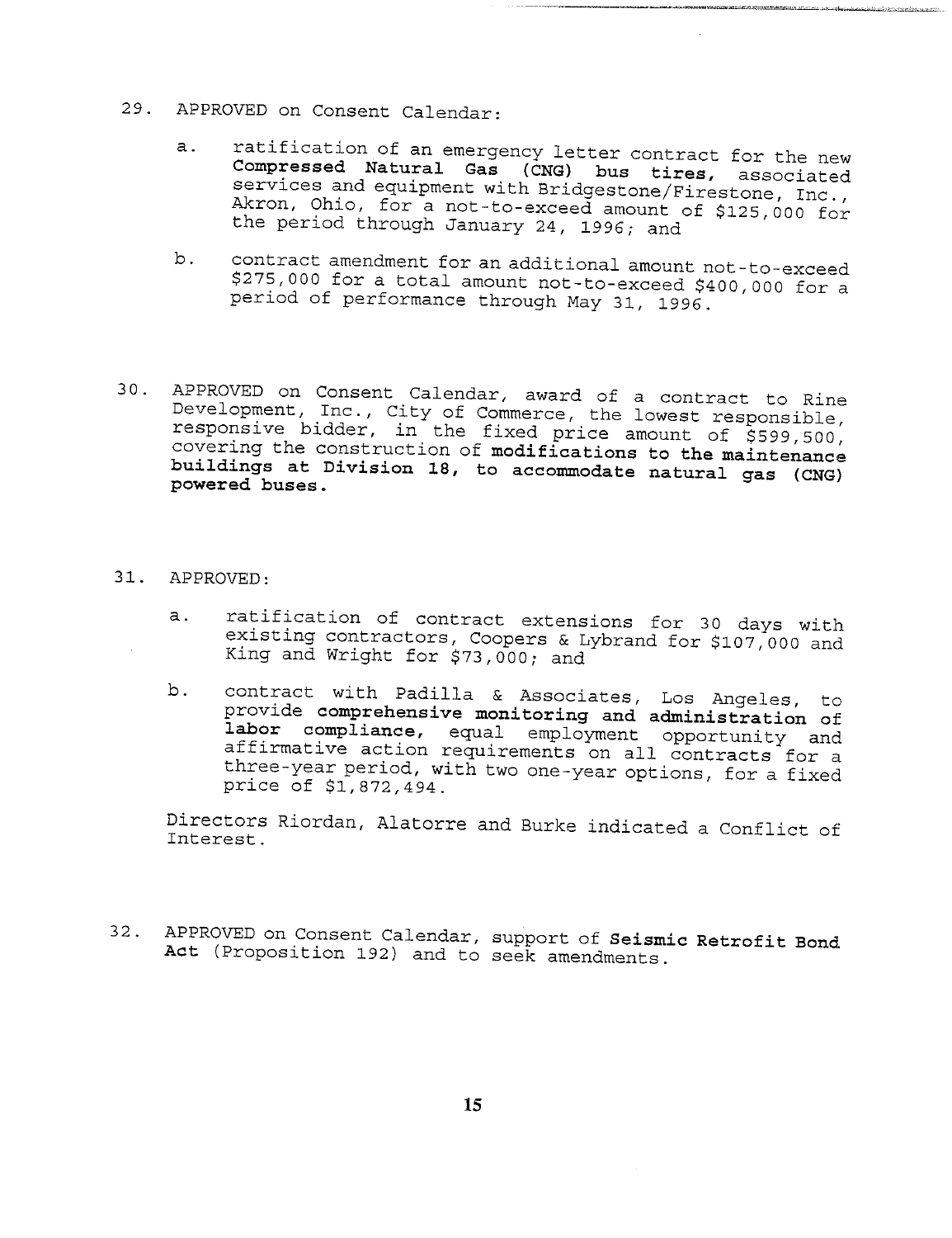33. OPPOSED AB 273 (Kuykendall) on a Roll Call vote noted below:

Ayes: Noes: Abstain: Absent: Patsaouras, Holden, Burke, Cragin, Arthur, Fasana, Bonzo, Perez, Yaroslavsky, Zarian Schatz, Wilson None Riordan

- 34. APPROVED on Consent Calendar:
	- Amendment No. 23 to Contract No. 3369 with Parsons $a.$ Dillingham (PD) covering **construction management services on the Metro Red Line, North Hollywood Corridor** in the amount of \$31,770,587, which increases the total contract value to \$49,898,140 and is not within the current Board approved AFE amount of \$18,127,553; and
	- b. an increase to the Authorization for Expenditure (AFE) in the amount of \$33,770,587, for a revised total AFE amount of \$51,898,140.

Directors Antonovich, Holden, Burke and Riordan indicated a Conflict of Interest.

#### 35. APPROVED on Consent Calendar:

- Amendment No. 8 to Contract Work Order No. 4 to Contract  $a.$ No. E0070 with Engineering Management Consultants (EMC), covering incorporation of **Consultant Change Requests (CCRS) for design and engineering changes to the EMC contract** for the Metro Red Line, North Hollywood Corridor in the amount of \$5,195,576, which increases the total contract value to \$73,403,162; and
- b. an increase to the Authorization for Expenditure (AFE) in the amount of \$2,889,260 for a revised total AFE amount of \$75,403,162.

Directors Antonovich, Holden, Burke and Riordan indicated a Conflict of interest.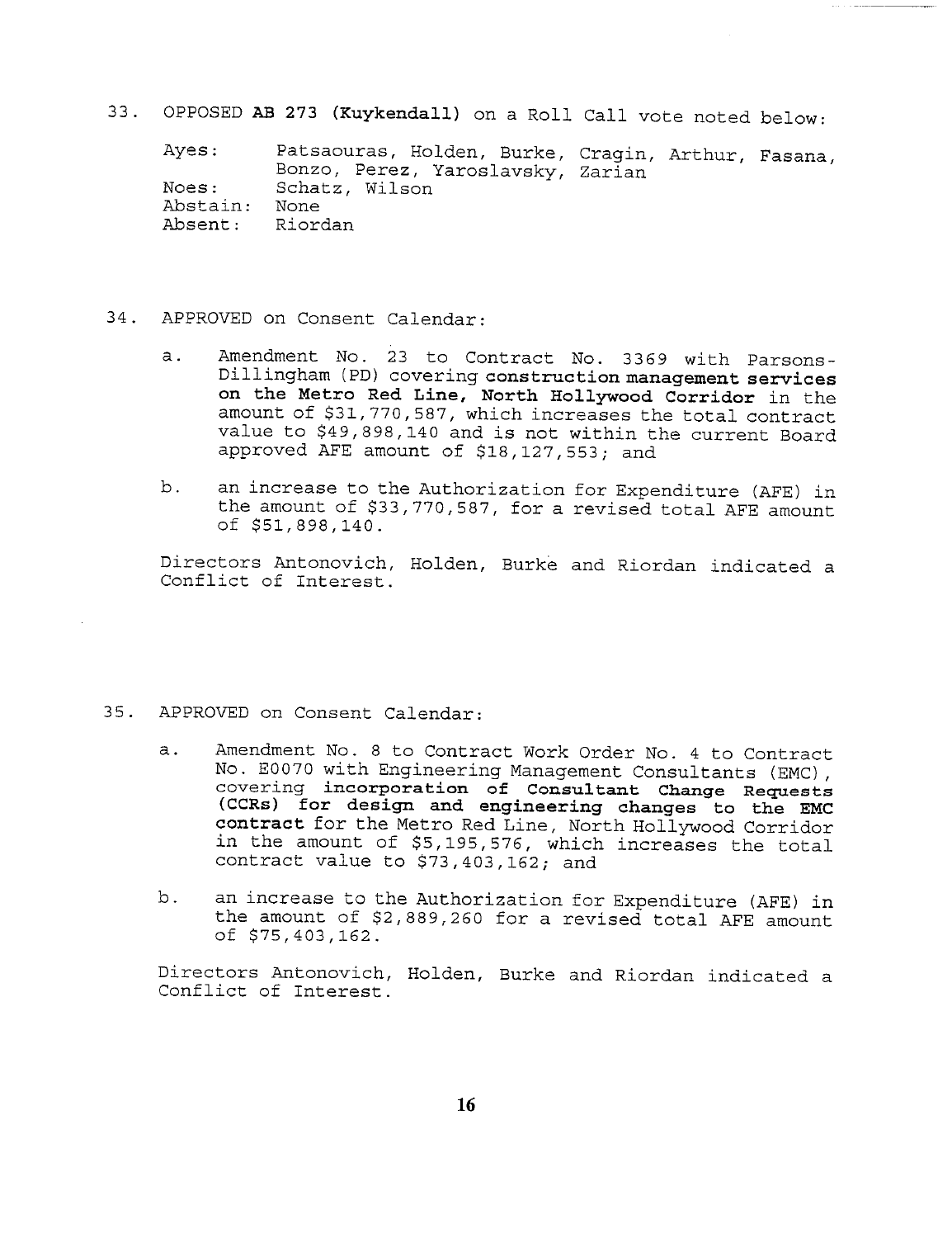36. APPROVED on Consent Calendar, Work Authorization Change Notice No. 50.02 to Contract No. B241 with Tutor/Saliba-Perini, JV, covering hauling of a special category of **contaminated soil** in the not-to-exceed amount of \$350,000, which increases the total contract value to \$41,985,263.

Director Riordan indicated a Conflict of Interest.

- 37. APPROVED on Consent Calendar, an increase to the Authorization for Expenditure (AFE) for Contract No. B631 with Fischbach & Moore, covering **traction power installation** on the Metro Red Line, Wilshire & Vermont/Hollywood Corridors, in the amount of \$386,531, for a revised total AFE amount of \$5,300,413.
- 38. APPROVED on Consent Calendar:
	- $a.$ Amendment No. ii to Contract Work Order No. 3 to Contract No. E0070 with Engineering Management Consultants (EMC), covering design and engineering changes on Metro Red Line **Wilshire & Vermont Corridors** in the amount of \$2,012,710 which increases the total contract value to \$82,706,486; and
	- b. an increase to the Authorization for Expenditure (AFE) in the amount of \$1,360,091, for a revised total AFE amount of \$83,206,486.

Directors Antonovich, Holden, Burke and Riordan indicated a Conflict of Interest.

- 39. APPROVED on Consent Calendar:
	- a. Contract Work Order (CWO) No. 36 to Contract No. E0070 with Engineering Management Consultant (EMC) covering **engineering and management services to support** implementation of the MTA's public art policy on the Metro Red Line, East Side Extension in the amount of \$311,313;
	- b. an increase in the Authorization for Expenditure (AFE) in the amount of \$311,313, for a revised project AFE amount of \$39,077,822; and

Directors Antonovich, Holden, Burke and Riordan indicated a Conflict of Interest.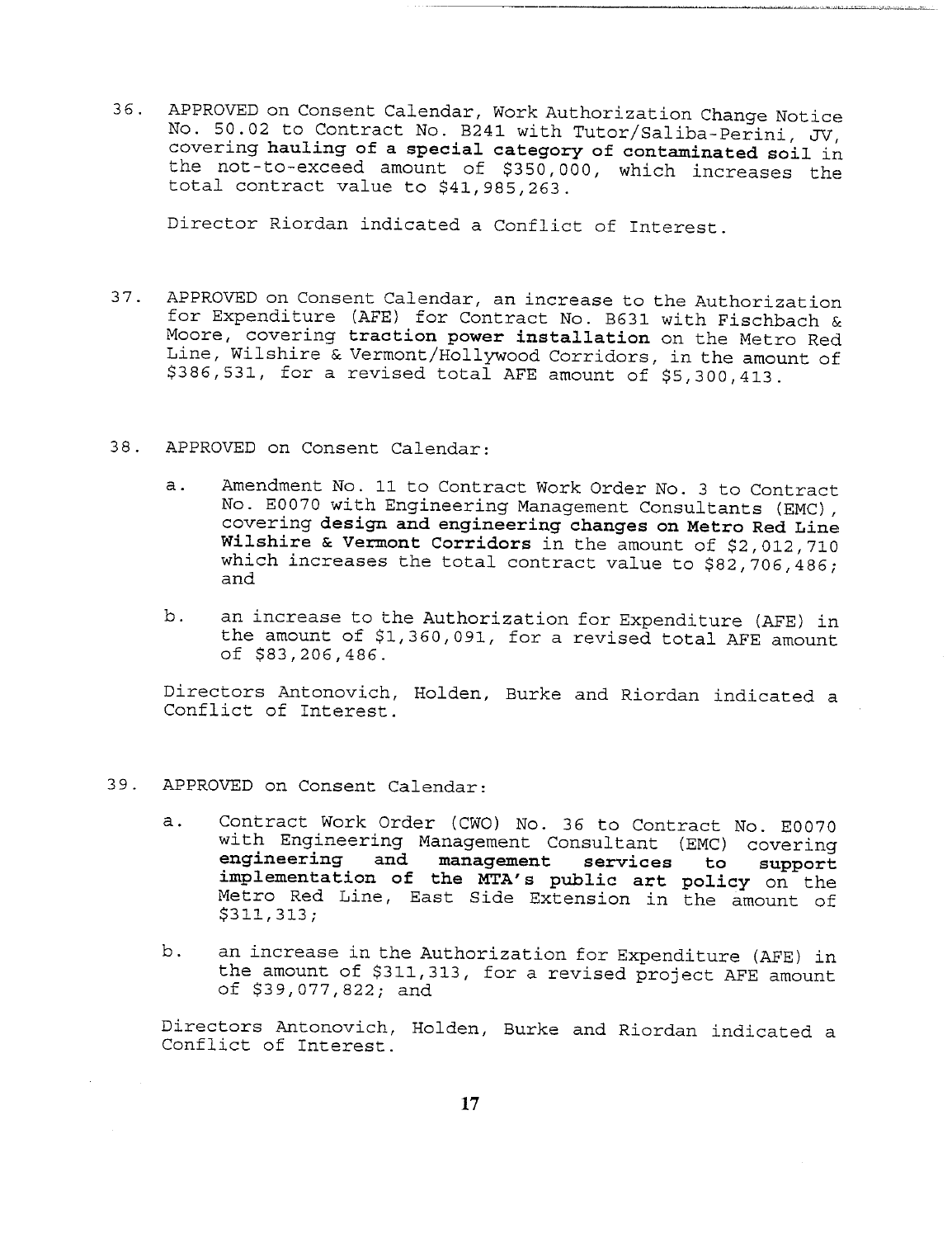- 40. APPROVED on Consent Calendar:
	- Amendment No. 7 to Contract Work Order No. ii to Contract a. No. E0070 with Engineering Management Consultants (EMC), covering design support services during construction and contract closeout for the Metro Green Line in the amount of \$2,103,104, which increases the total CWO value to \$28,843,756; and
	- b. an increase to the Authorization for Expenditure (AFE) in the amount of \$2,869,632, for a revised total AFE amount of \$29,843,757.

Directors Antonovich, Holden, Burke and Riordan indicated a Conflict of Interest.

- 41. APPROVED on Consent Calendar:
	- ratification of the selection of Booz-Allen & Hamilton, a. Inc. (BAH) and authorize award of Contract No. SP003 covering Turnkey Implementation Study for the Pasadena Blue Line in the amount of \$230,000; and
	- b. an Authorization for Expenditure (AFE) in the amount of \$230,000 for the required services.
- 42. APPROVED on Consent Calendar rejection of all bids submitted and cancellation of the Invitation for Bid (IFB) for Contract No. C6490 covering construction of Union Station Platform No. 1 on the Pasadena Blue Line.
- 43. APPROVED on Consent Calendar:
	- Amendment No. 7 to Contract Work Order No. 5 to Contract  $a$ . No. E0070 with Engineering Management Consultants (EMC), covering **engineering management services on Metro** Rail Projects in the amount of \$2,557,074, which increases the total CWO value to \$21,617,270, and exceeds the current Board approved AFE amount of \$19,060,196; and
	- b. an increase to the AFE in the amount of \$5,057,074, which increases the total AFE amount to \$24,117,270.

Directors Antonovich, Holden, Burke and Riordan indicated a Conflict of Interest.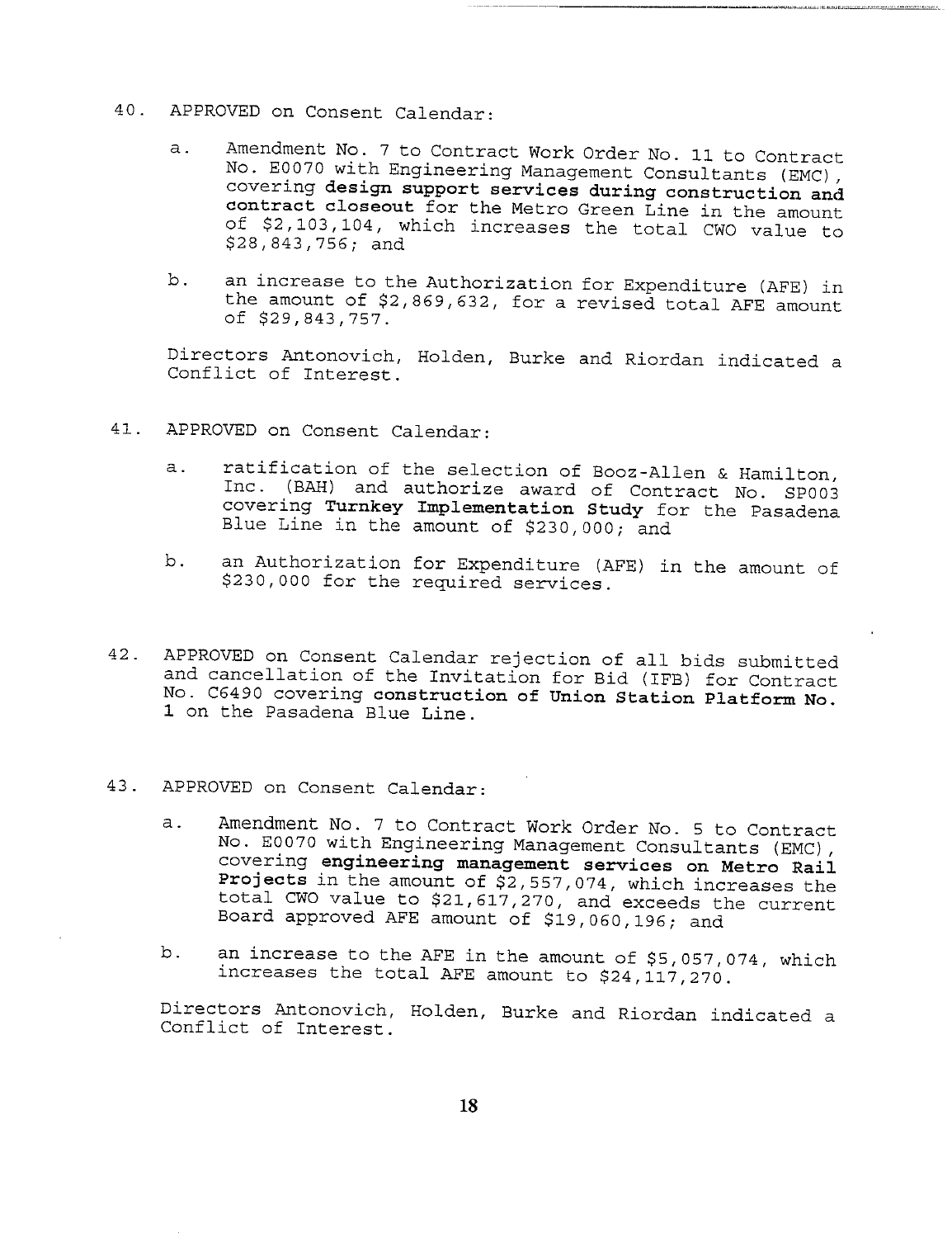- 44. CARRIED OVER to February Planning & Programming and Operations Committee meetings the **Bus System Improvement Plan.**
- APPROVED on Consent Calendar, initiation of a two **year** 45. **demonstration of the Mobility Allowance identified in the** Long **Range Plan** and:
	- a. Call for Projects for Mobility Allowance: conduct a Call for Projects for Mobility Allowance proposals in January, 1996, with the stipulation that staff will return to the Board in Spring, 1996 with a request to award contracts, service to start in July, 1996;
	- b. Mobility Allowance Guidelines: adopt the followi guidelines: The Contract of the Contract of the Contract of the Contract of the Contract of the Contract of the Contract of the Contract of the Contract of the Contract of the Contract of the Contract of the Contract of th
		- recipients of funding will do service monitoring<br>and will report quarterly on reliability  $1.$ and will report quarterly on reliability, efficiency and effectiveness of that service, and
		- $2.$ no transfer of MTA vehicles will result from the demonstration
	- c. Mobility Allowance Cost Savings: reprogram any cost savings into additional transit services in accordance with the Bus System Improvement Plan, which is the shortterm implementation plan for the MTA Long Range Plan Bus Element.
- 46. APPROVED on Consent Calendar, adoption of **the West** Branch **Greenway Feasibility Study and Master Plan.**
- 47° APPROVED on Consent Calendar, ratification of the **cancellation** of Line 305 (City Connector), effective January 1, 1996, in response to arbitration findings of excessive duplication of MTA bus routes.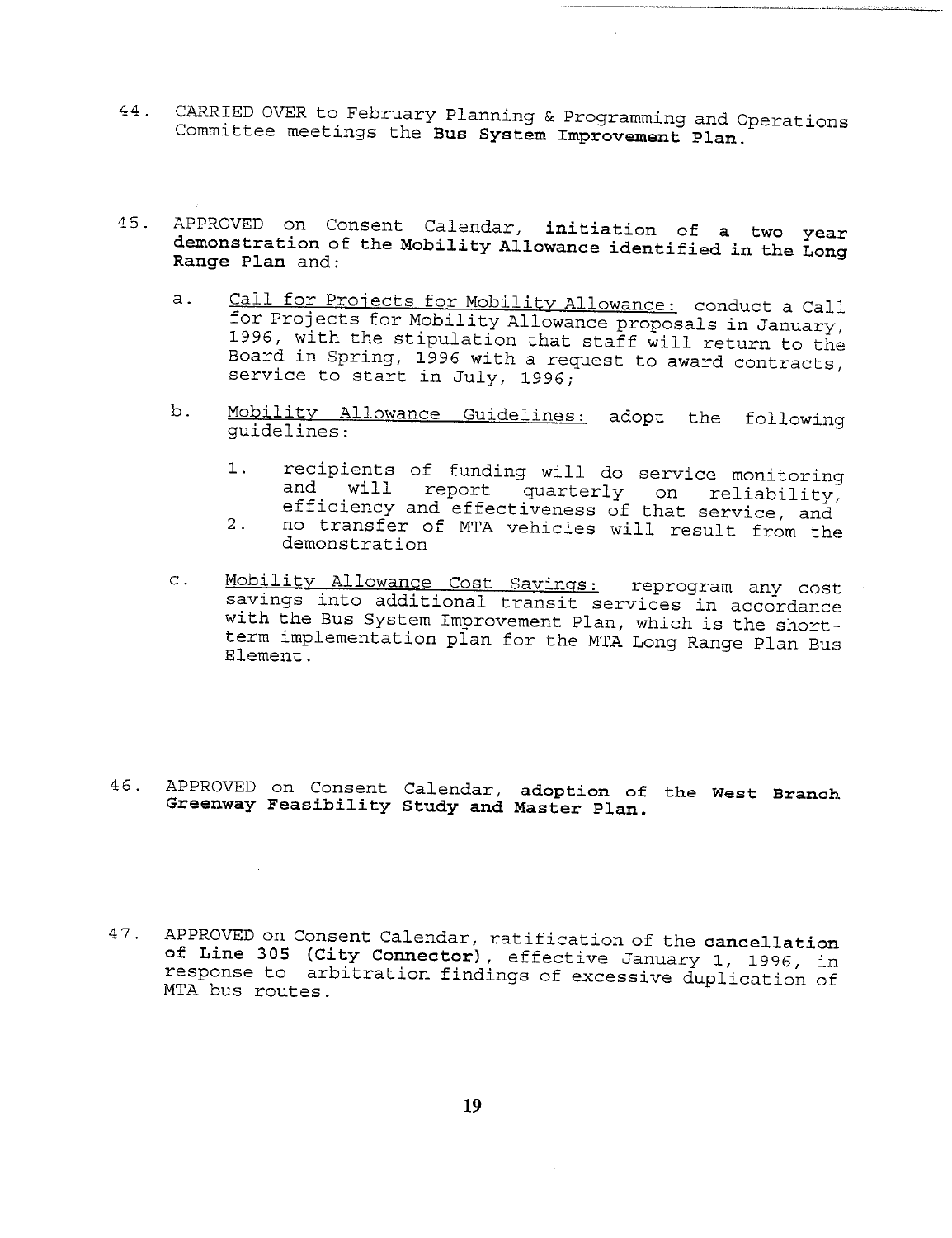- 48. APPROVED on Consent Calendar, establishing limited-stop service on Line 2 (Sunset Boulevard) between Figueroa Street and Beverly Drive, to be designated as Line 302 (Sup Boulevard Limited) branch of Line 2 and establish a shortline terminal on Line 3 (Sunset Boulevard-Beverly Drive) branch Line 2 at Santa Monica Boulevard and Larrabee Street in the City of West Hollywood.
- 49. APPROVED on Consent modifications to Phase implemented as part of the San Fernando Valley Trans Restructuring Plan: Calendar, the following rout I and Phase II service chang
	- Line 94 (Los Angeles-San Fernando) minor route<br>modification to Juvenile Hall in Sylmar;  $a.$
	- Line 166 ((Nordhoff St.-Osborne St.-Lankershim Bl.) b. route modification from Sheldon Street to Tuxford Street in Sun Valley and from Canoga Avenue to Owensmouth Avenue in Chatsworth;
	- Line 169 (Saticoy St.-Sunland B1.) minor route  $\mathbf{C}$ . modification to Chase Street in Panorama City.
	- d. Line 236 (Balboa Bl.-Rinaldi St.-Woodley Ave.-Van Nuys) establishment of new shortline terminal in Van Nuys; and,
	- e. Line 522 (L.A.-Reseda Bl.) - route extension to downtown Los Angeles.
- 50. CARRIED OVER to February Planning & Programming Committ performance of a Project Study Report (PSR) on the Earbor Freeway Transitway Extension to be funded out of the ISTEA demonstration grant and Prop C 25% Call For Projects Grant.
- 51. ADOPTED on the Consent Calendar, the ADA Paratransit Plan Update for 1996.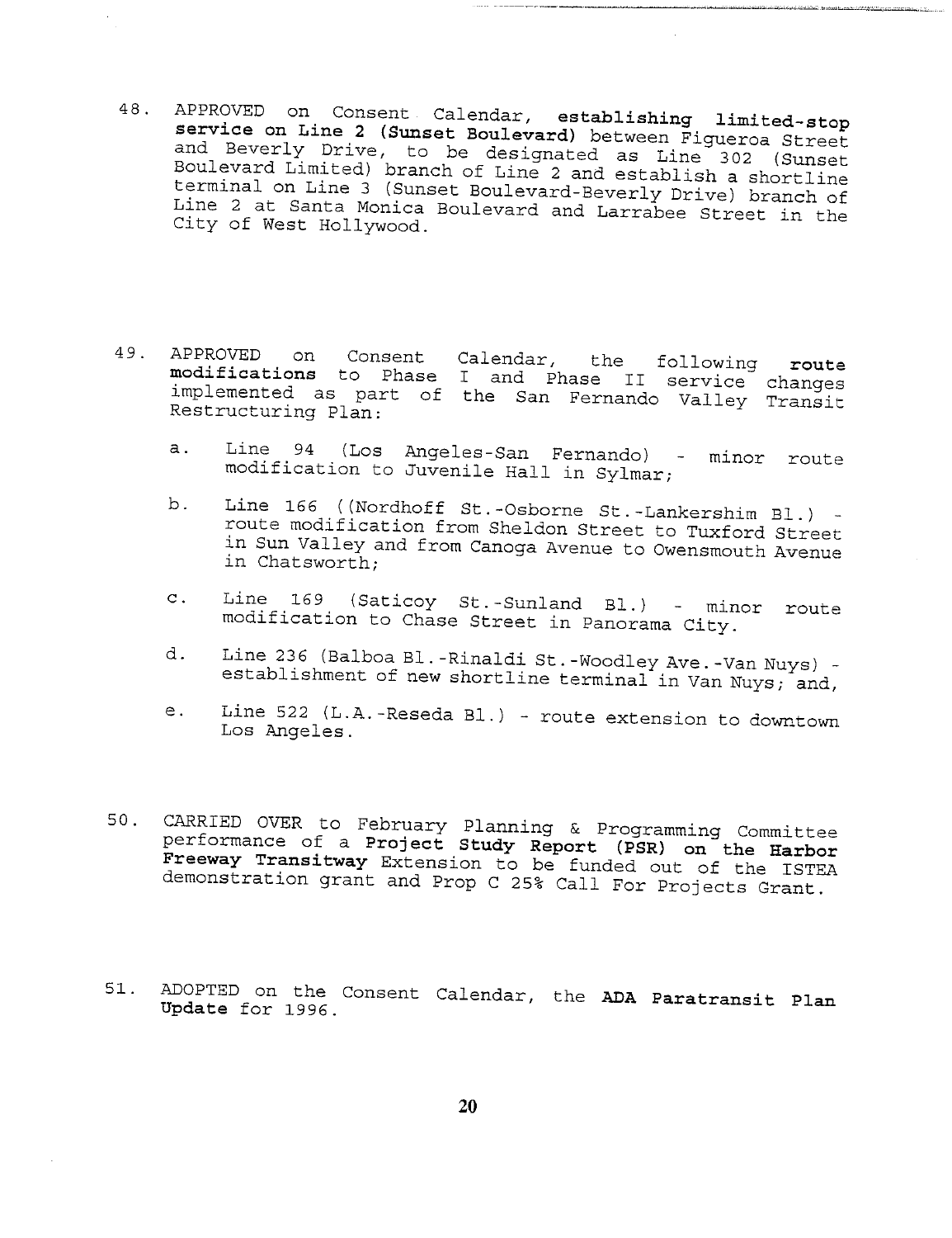# 52. CONSIDERED items not on the posted agenda as indicated below:

Items requiring immediate action because of an emergency  $\mathsf{C}$ . situation or where the need to take immediate action came to the attention of the Board subsequent to the posting of the agenda.

On a Roll Call vote, added this item to the agenda and moved Approval as noted below:

APPROVED, reducing fares for bus riders on March 3, 1996, at some level of cost to the MTA not-to-exceed \$i00,000.

Ayes: Cragin, Yaroslavsky, Alarcon, Zarian, Wilson, Patsaouras, Bonzo, Perez None Burke Riordan, Alatorre, Dana, Fasana Noes: Abstain: Absent:

Appearance of J. Morrisey on behalf of the Surety. He said documents had been submitted which indicated they would perform the work for less money.

Appearance of M. Aizeki against award of contract under item 53.

Issues relating to Items 53 and 54 were discussed in Closed Session. On motion duly made and seconded, items 53 and 54 were approved as noted below.

- 53. APPROVED:
	- Work Authorization Change Notice (WACN) No. B281-CN-106  $\overline{a}$ . to Contact No. B281 with Kajima/Ray Wilson, Joint Venture covering Work Package No. B251E and B251F of the Reprocurement Plan on the Metro Red Line, Vermont/ Hollywood Corridor, in the not-to-exceed amount of \$4,100,000; and
	- b. an increase to the Authorization for Expenditure (AFE) in the amount of \$4,500,000 to cover the cost of these work packages which was not anticipated to be part of this contract and is to be paid for with Contract No. B251 funds.

The B281 contract value is increased to \$56,653,687 which is within the revised AFE value.

Approved with 10 Directors present. Director Riorda indicated a Conflict of Interest.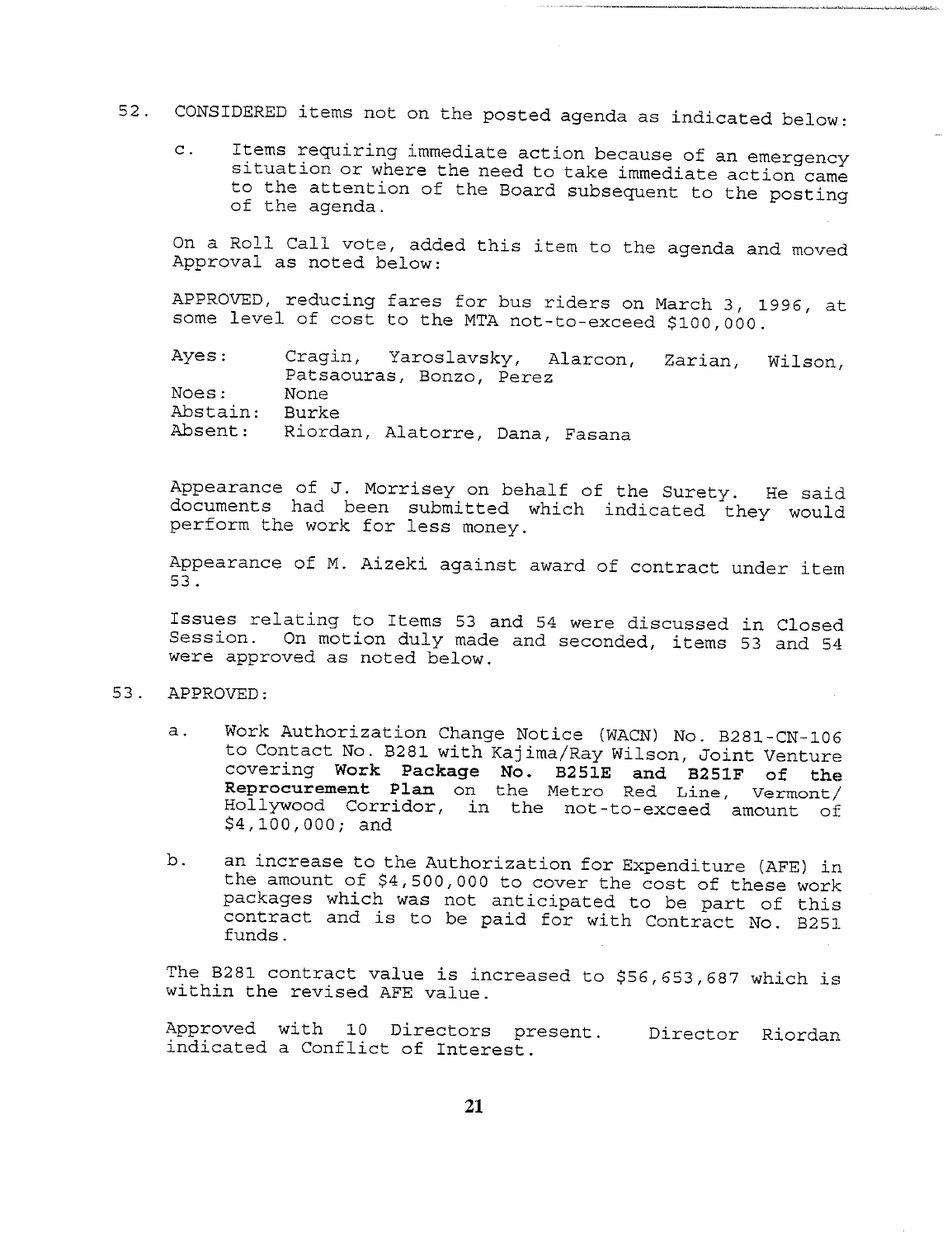#### 54. APPROVED:

- a. Work Authorization Change Notice (WACN) No. 28 to Contact No. B24! with Tutor/Saliba/Perini, Joint Venture covering Work Packages B251B, B251C and B251D covering electrical and miscellaneous work the Metro Red Line, Vermont/ Hollywood Corridor, in the not-to-exceed amount of \$15,386,000; and
- b. an increase to the Authorization for Expenditure (AFE) in the amount of \$15,386,000 to cover the cost of these work packages, which was not anticipated to be part of this contract and is to be paid for with Contract No. B251 funds.

The B241 contract value is increased to \$57,376,263 which is within the revised AFE value.

Approved with principal Directors Burke, Cragin, Fasana, Schatz, Wilson, Yaroslavsky and Zarian voting.

Director Riordan indicated a Conflict of Interest.

Director Bonzo requested an information item be placed on the next Construction Committee meeting on the process used for low bid contract awards.

55. APPROVED issuance of an RFP for search firms to conduct the CEO recruitment.

APPROVED continuation of the compensation package for Interim CEO Joseph Drew.

Present were Directors Arthur, Abernethy, Bonzo, Burke, Cragin, Holden, Patsaouras, Perez, Schatz, Wilson, Zarian.

The meeting adjourned at  $6:00~\text{p.m.}$ 

m Bolen

MTA Secretary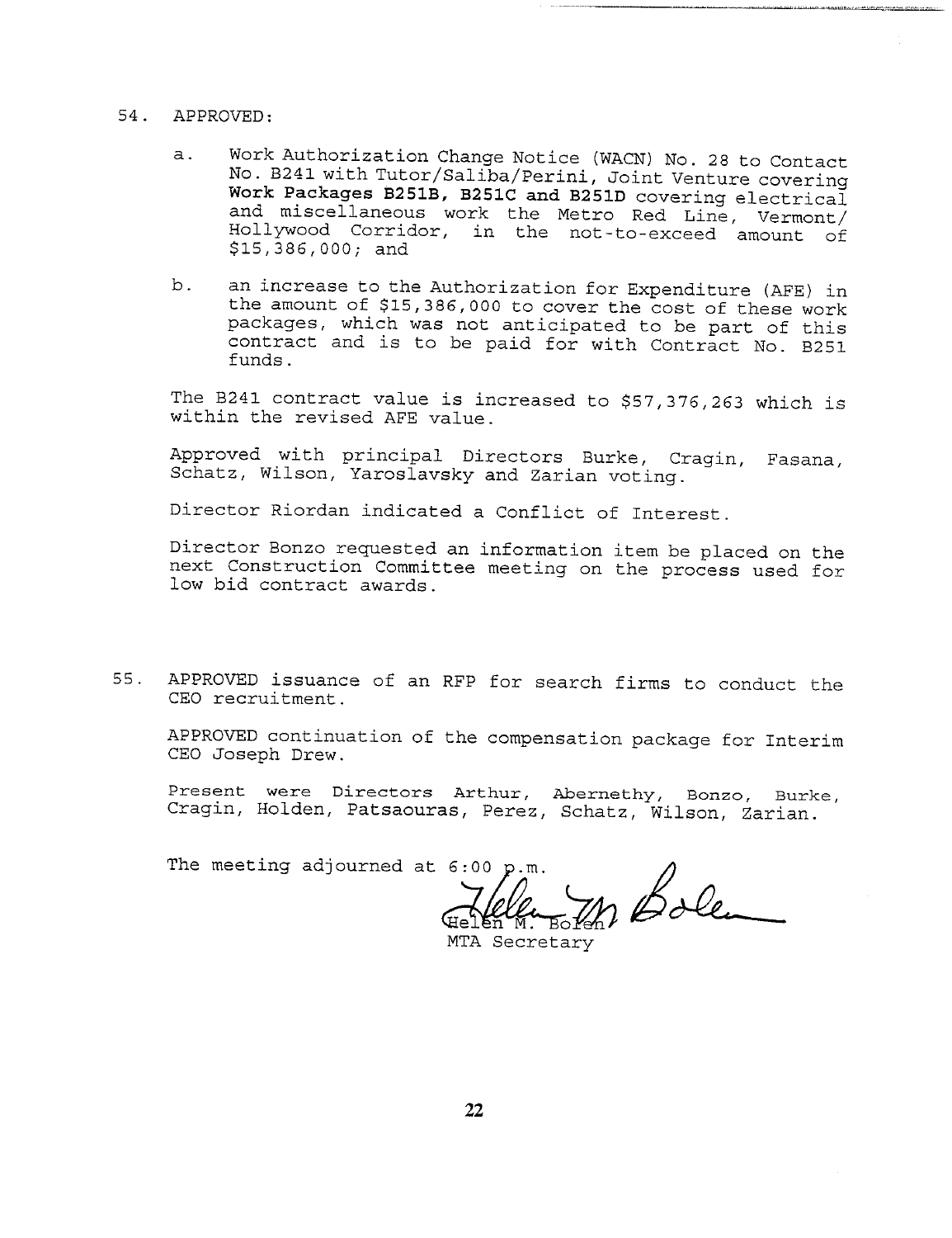EXHIBIT I

January 24, 1996

### MOTION BY SUPERVISOR ZEV YAROSLAVSKY

The Metro Rail Segment 3 tunnel from Hollywood/Highland to North Hollywood is a fundamental component of the Red Line project, as it will serve as the key link between the City and the San Fernando Valley.

The Segment 3 tunnel traverses residential communities as well as the undeveloped beauty of Runyon Canyon Park. During construction, therefore, every effort must be made to mitigate adverse impacts and protect both private and public property. Residents along the alignment deserve every assurance that subway tunneling under the Santa Monica Mountains will be conducted in a safe and efficient manner and that a comprehensive mitigation plan is in place.

A panel of independent tunneling experts was convened last month to study the engineering plans and designs for the Red Line Segment 3 through the Santa Monica Mountains. After assessing the engineering plans, inspecting the tunnel boring machine, and examining the soil conditions underneath the mountains, these experts concluded that the project can be constructed safely without unmitigatable adverse effects. These experts have put forward recommendations which will minimize the amount of blasting necessary during construction and will further mitigate any potential impacts to the area.

Upon review of the project and of the independent panel's recommendations, I believe the following mitigation measures must be adopted if tunneling under the Santa Mcnica Mountains is to proceed.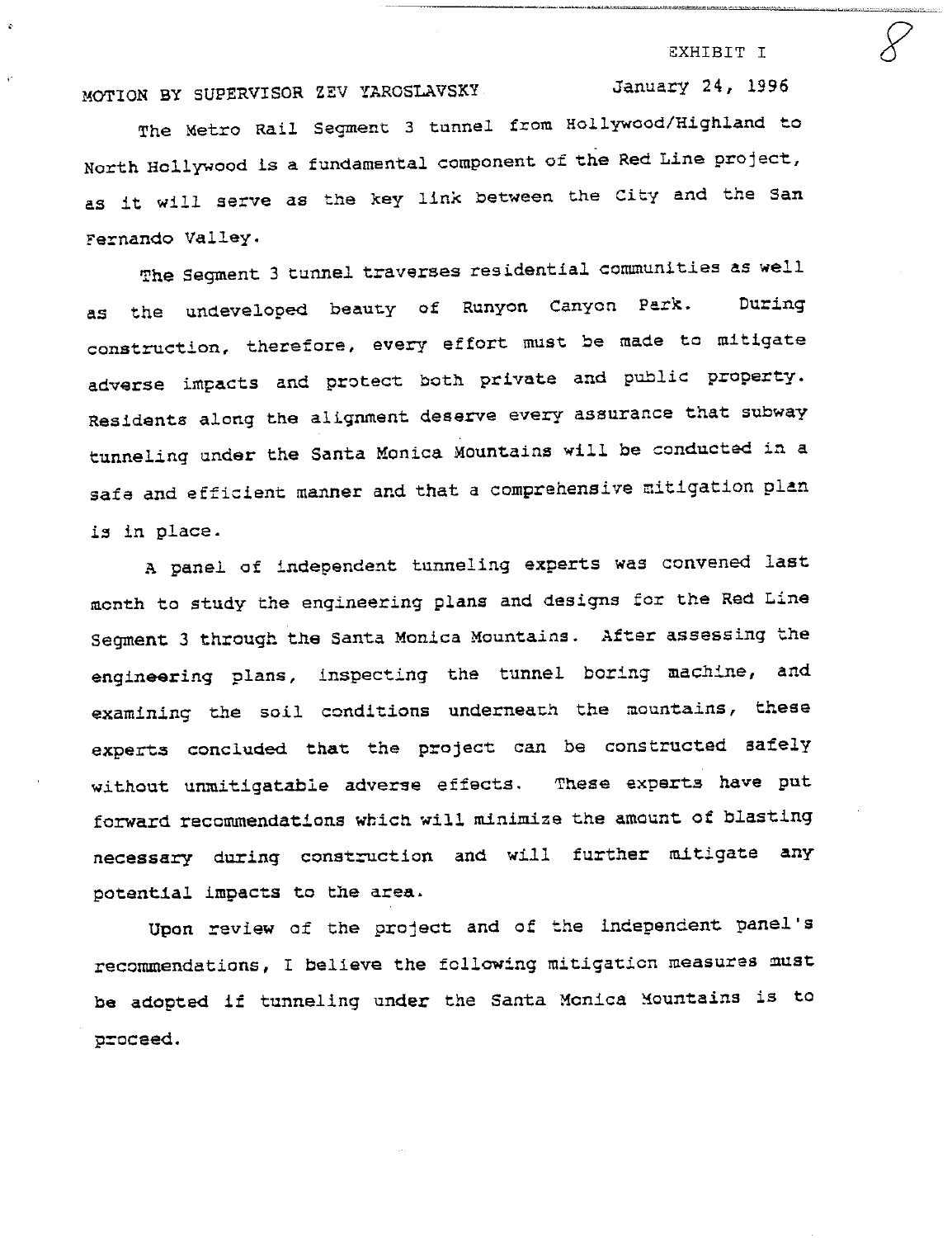I, THEREFORE, MOVE that MTA Construction be directed to amend contract documents relative to construction of the Metro Rail Red Line Segment 3 Santa Monica Mountains Tunnel (Contract C-311), and take other measures to ensure the safest, most environmentally sound and least Intrusive project possible, as follows:

- i. Utilize "roadheaders" rather than explosives to excavate all cross-passages north of Solar Drive. The Eisenstein Panel has confirmed that these machines can successfully excavate in the mixed sediments located in this area. Adoption of this change will completely eliminate blasting in the residential communities north of Solar Drive.
- 2. Reduce the intensity of blasting for construction of the tunnel level rooms under solar Drive such that there will be no perceptible vibrations at the surface. Because the mountain at Solar Drive is made of granite, construction of the tunnel level rooms at this site cannot be done without blasting. However, the intensity of the blasts at this location can be reduced such that there will be no perceptible vibration at the surface.
- Reduce blasting at the extreme southern end of the tunnel  $3.$ by over 50%. At this location, the tunnel must be larger in circumference than the tunneling machine allows. Because the earth at this location is granitic, this can

- 2 -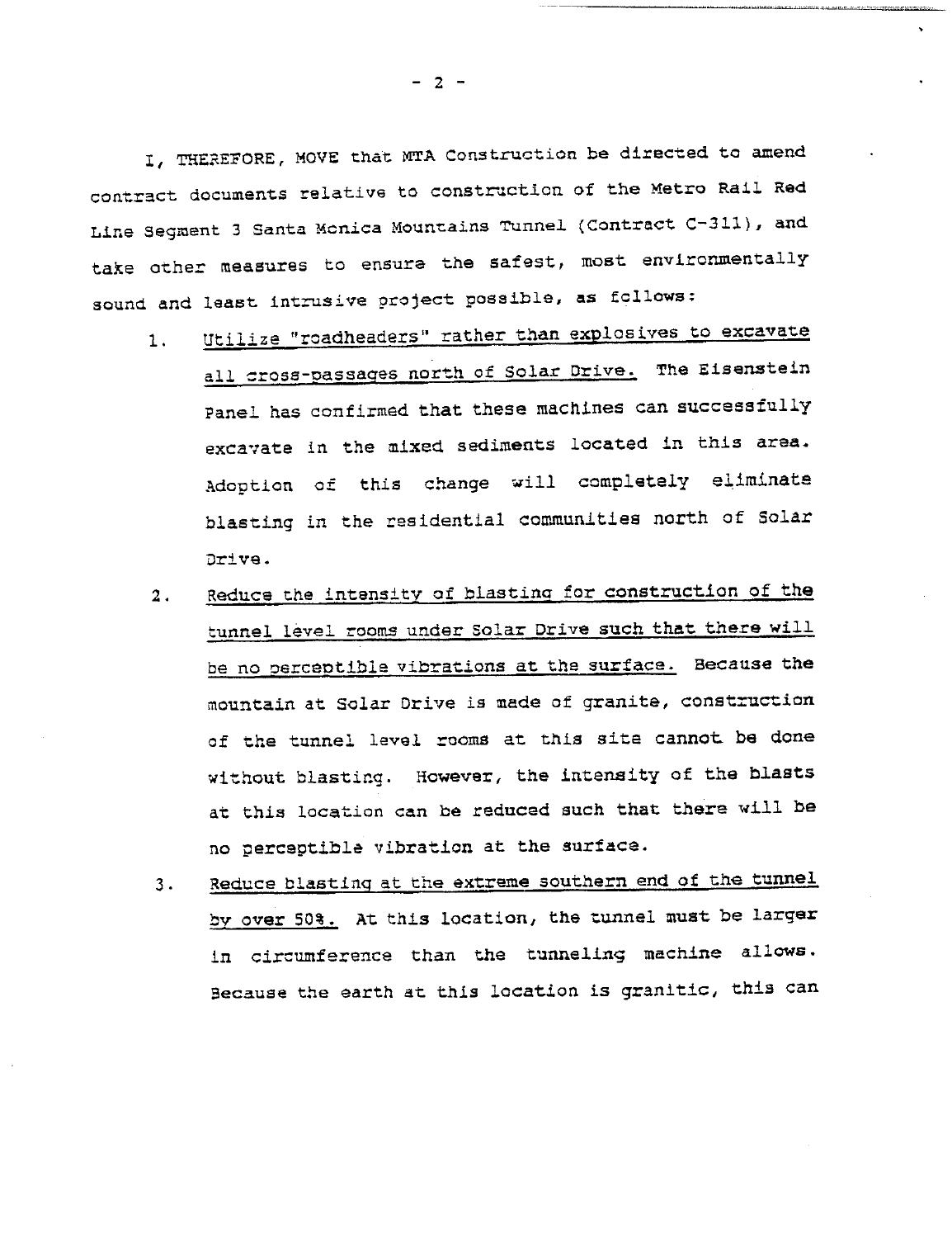only be done using explosives. However, MTA Construction at this location advises that the use of explosives can be reduced by over 50%.

- Restrict blasting at the extreme southern end of the 4. tunnel to 7 am - 7 pm, five days a week. Present plans call for blasting in this section to be conducted between 7 am and 10 pm, six days a week.
- If the above level of blasting is objectionable to 5. the contract should contain provisions to residents, further reduce the intensity of blasting
- Extend the MTA's special insurance program for property  $6.$ owners within the boundaries of Contract C-311 to the owners of all private properties at which vibrations from MTA construction blasting will be perceptible.
- During the tunneling process, provide whatever level of 7. grouting is necessary to ensure that there will be no leakage into the tunnel underneath seasonal surface springs. The tunneling contractor has been instructed to add extra qrouting capability such that the circumference of the tunnel can be grouted ahead of the boring machine ("annular grouting"). The contractor should be required to grout both before and after the machine passes surface springs, as necessary, to ensure that there will be zero leakage into the tunnel at these locations.

**- 3 -**